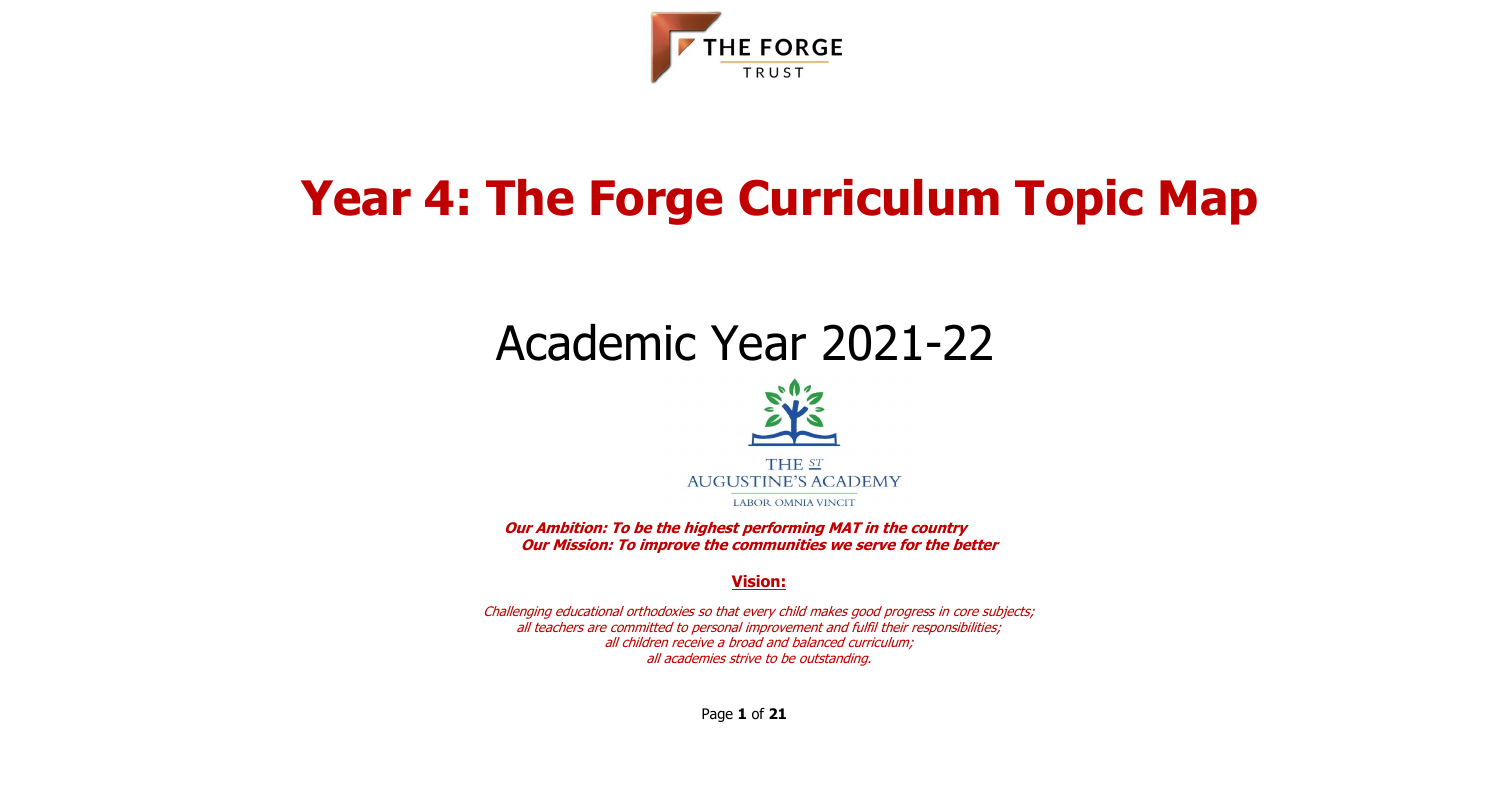| Week 5 | Week 6                                       | Week 7 |
|--------|----------------------------------------------|--------|
|        |                                              |        |
|        |                                              |        |
|        | ear a classical performance. (Consider joint |        |



| <b>British Values:</b><br>Democracy. Elect<br>school councillors.                   |                                                                            |                                                                                                                                                                                                                                                                                                                                                                                                                                                                                                                                                                                                                                                                                                                                                                                                                                                                                                                                                                                                                                                                                                                                                                                                                                                                                                                                                                                                                                                                                                      |        | <b>Autumn 1</b> |        |        |        |                                                                                                                  |                                                                                                                                                                                                                                                                                                                                                                                                                                                                                                                                                                                                                                       |        | <b>Autumn 2</b> |                                                                                                                                                                                                                                                                                                                                                                                                                                                                                                                                                                                                                                                                                                                                                                                                                                                                                                                                                                                 |        |        |
|-------------------------------------------------------------------------------------|----------------------------------------------------------------------------|------------------------------------------------------------------------------------------------------------------------------------------------------------------------------------------------------------------------------------------------------------------------------------------------------------------------------------------------------------------------------------------------------------------------------------------------------------------------------------------------------------------------------------------------------------------------------------------------------------------------------------------------------------------------------------------------------------------------------------------------------------------------------------------------------------------------------------------------------------------------------------------------------------------------------------------------------------------------------------------------------------------------------------------------------------------------------------------------------------------------------------------------------------------------------------------------------------------------------------------------------------------------------------------------------------------------------------------------------------------------------------------------------------------------------------------------------------------------------------------------------|--------|-----------------|--------|--------|--------|------------------------------------------------------------------------------------------------------------------|---------------------------------------------------------------------------------------------------------------------------------------------------------------------------------------------------------------------------------------------------------------------------------------------------------------------------------------------------------------------------------------------------------------------------------------------------------------------------------------------------------------------------------------------------------------------------------------------------------------------------------------|--------|-----------------|---------------------------------------------------------------------------------------------------------------------------------------------------------------------------------------------------------------------------------------------------------------------------------------------------------------------------------------------------------------------------------------------------------------------------------------------------------------------------------------------------------------------------------------------------------------------------------------------------------------------------------------------------------------------------------------------------------------------------------------------------------------------------------------------------------------------------------------------------------------------------------------------------------------------------------------------------------------------------------|--------|--------|
| Discuss secret votes<br>or ballots. What are<br>the advantages or<br>disadvantages? | Week 1                                                                     | Week 2                                                                                                                                                                                                                                                                                                                                                                                                                                                                                                                                                                                                                                                                                                                                                                                                                                                                                                                                                                                                                                                                                                                                                                                                                                                                                                                                                                                                                                                                                               | Week 3 | Week 4          | Week 5 | Week 6 | Week 7 | Week 1                                                                                                           | Week 2                                                                                                                                                                                                                                                                                                                                                                                                                                                                                                                                                                                                                                | Week 3 | Week 4          | Week 5                                                                                                                                                                                                                                                                                                                                                                                                                                                                                                                                                                                                                                                                                                                                                                                                                                                                                                                                                                          | Week 6 | Week 7 |
| <b>Curriculum</b><br>Drivers/<br><b>Enrichment</b>                                  | <b>Cultural Diversity:</b><br>care for.<br>Michael Jordan, Alex Fergusson) | Visitor from Water Aid / or similar organisation: https://www.wateraid.org/uk/request-a-speaker.<br>Discussion of the needs shared by all people regardless of background, nationality race etc. An examination of<br>community projects aimed at improving water quality where a diverse range of people have shared their skills to make<br>the project a success. Visit to a local water source or reservoir: explore themes of one world that we all need to<br>Aspiration: Visitor to discuss with pupils the role they carry out and how they got involved with the organisation.<br>Discuss how we can all make a difference in caring for our local environment. DT continue themes of resilience and<br>importance of learning from setbacks (inspirational quotes regarding failure can be instructive: see Winston Churchill,<br><b>Cultural Diversity:</b> The Rugby World Cup discuss the range of countries involved in the tournament and how the things<br>they have in common outweigh the differences. We can compete with each other but respect each other and share a<br>love of the game or sport. There would be no world cup if people couldn't play together regardless of background.<br>Aspirations: Being a craftsman: what skills do you need to be successful when designing and making (perseverance,<br>resilience, being prepared to fail and learning from failure. Failure as a positive.<br>Stories from other faiths and religions: The story of Rama and Sita. |        |                 |        |        |        | trust performance for Y4).                                                                                       | learned their skills and the traits and dispositions needed to succeed.)<br>French Impressionists and how cultures benefit from each other.                                                                                                                                                                                                                                                                                                                                                                                                                                                                                           |        |                 | Visit to hear an orchestral performance with opportunities to hear a classical performance. (Consider joint<br>Aspiration: Orchestral members to speak to small groups about their instruments and what you have to do to learn to<br>play. Link to values such as positivity and work ethic/ resilience, teamwork etc. (Enrichment Opportunity: Newark Violin<br>School. Visitor to school to showcase elements of the design and making process and again to talk about how they<br><b>Cultural Diversity:</b> Discussions of how an orchestra is made up of many people often from a range of backgrounds and<br>how each roles in an orchestra may be different but each enriches the music produced. (Enrichment Opportunity<br>(Youtube How music saved Venezuela's children- inclusive orchestra from area of high deprivation.) Link to Team work.<br>Consider the achievements of an artist from another culture Fujishima Takeji discuss how he was influenced by the |        |        |
| <b>PE</b>                                                                           | <b>Real PE</b><br><b>Cog Focus: Personal</b><br><b>Learning Journey</b>    | • I cope well and react positively when things become difficult. I can persevere with a task and I can improve my<br>performance through regular practice<br>• I know where I am with my learning and I have begun to challenge myself<br>I try several times if at first I don't succeed and I ask for help when appropriate<br>1. Matching Pairs, Balloon Balance. Personal Best Challenge<br>Coordination, footwork. Select Footwork Patterns<br>Coordination, footwork. Task Cards<br>Coordination, footwork. Through the Gates<br>Coordination, footwork. Footwork Assault Course<br>Coordination, footwork. Footwork Assault Course<br>Matching Pairs, Balloon Balance, Personal Best Challenge                                                                                                                                                                                                                                                                                                                                                                                                                                                                                                                                                                                                                                                                                                                                                                                                |        |                 |        |        |        | <b>Real PE</b><br><b>Cog Focus: Social</b><br>$\bullet$<br><b>Learning Journey</b><br>2.<br>3.<br>4.<br>5.<br>6. | a small group through a task<br>about my ideas<br>• I can help praise and encourage others in their learning<br>Develop Combinations, Exchange Objects. Personal Best Challenge<br>Dynamic balance and agility, jumping and landing. Stepping Stones Relay<br>Dynamic balance and agility, jumping and landing. Perform Sequences<br>Dynamic balance and agility, jumping and landing. Combinations for Distance<br>Dynamic balance and agility, jumping and landing. 5 Jump Combinations<br>Dynamic balance and agility, jumping and landing. 5 Jump Combinations<br>Develop Combinations, Exchange Objects. Personal Best Challenge |        |                 | I cooperate well with others and give helpful feedback. I help organise roles and responsibilities and I can guide<br>I show patience and support others, listening well to them about our work. I am happy to show and tell them                                                                                                                                                                                                                                                                                                                                                                                                                                                                                                                                                                                                                                                                                                                                               |        |        |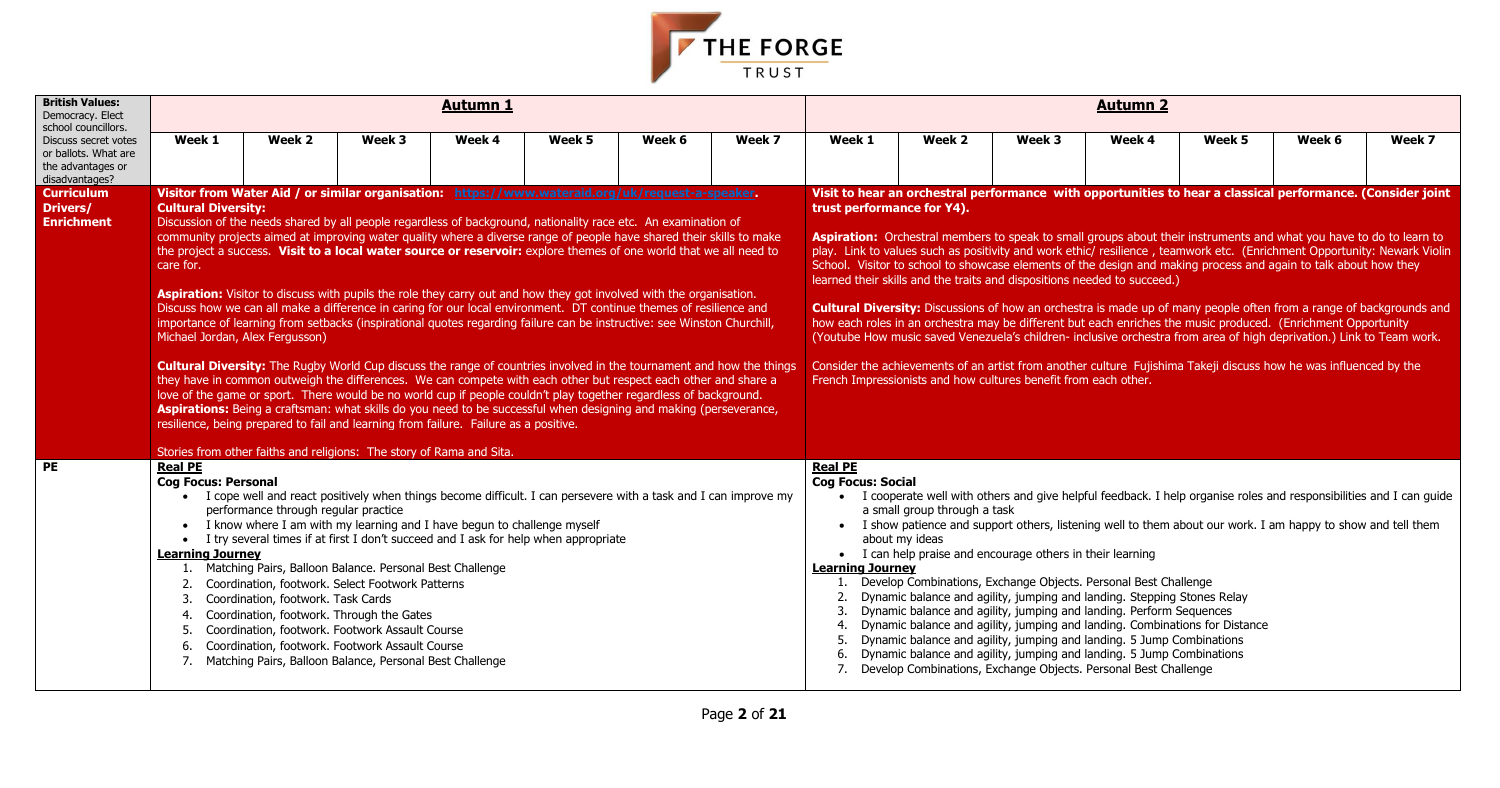

| <b>British Values:</b><br>Tolerance. The<br>Olympic Games                          |                                                                                                                                                                                                                                                                                                                                                                                                                                                                                                                                                                                                                                                                                                                                                                                                                                                                                                                                                           |                                                                                                                                                  |        | <b>Autumn 1</b>                                                                                                                                                                                                    |        |        |        |                         |                                                                |                                                                                                                                                                                                                                                                                                                                     | <b>Autumn 2</b> |        |        |        |
|------------------------------------------------------------------------------------|-----------------------------------------------------------------------------------------------------------------------------------------------------------------------------------------------------------------------------------------------------------------------------------------------------------------------------------------------------------------------------------------------------------------------------------------------------------------------------------------------------------------------------------------------------------------------------------------------------------------------------------------------------------------------------------------------------------------------------------------------------------------------------------------------------------------------------------------------------------------------------------------------------------------------------------------------------------|--------------------------------------------------------------------------------------------------------------------------------------------------|--------|--------------------------------------------------------------------------------------------------------------------------------------------------------------------------------------------------------------------|--------|--------|--------|-------------------------|----------------------------------------------------------------|-------------------------------------------------------------------------------------------------------------------------------------------------------------------------------------------------------------------------------------------------------------------------------------------------------------------------------------|-----------------|--------|--------|--------|
| brings people of<br>different cultures<br>together. What are<br>the Olympic Values | Week 1                                                                                                                                                                                                                                                                                                                                                                                                                                                                                                                                                                                                                                                                                                                                                                                                                                                                                                                                                    | Week 2                                                                                                                                           | Week 3 | Week 4                                                                                                                                                                                                             | Week 5 | Week 6 | Week 7 | Week 1                  | Week 2                                                         | Week 3                                                                                                                                                                                                                                                                                                                              | Week 4          | Week 5 | Week 6 | Week 7 |
| <b>Science</b>                                                                     | <b>Precious Water</b>                                                                                                                                                                                                                                                                                                                                                                                                                                                                                                                                                                                                                                                                                                                                                                                                                                                                                                                                     |                                                                                                                                                  |        |                                                                                                                                                                                                                    |        |        |        | Sound                   |                                                                |                                                                                                                                                                                                                                                                                                                                     |                 |        |        |        |
|                                                                                    | <b>Learning Journey</b>                                                                                                                                                                                                                                                                                                                                                                                                                                                                                                                                                                                                                                                                                                                                                                                                                                                                                                                                   |                                                                                                                                                  |        |                                                                                                                                                                                                                    |        |        |        | <b>Learning Journey</b> |                                                                |                                                                                                                                                                                                                                                                                                                                     |                 |        |        |        |
|                                                                                    | 2.<br>$\overline{3}$ .<br>$\overline{4}$<br>-5<br>-6.<br>7.                                                                                                                                                                                                                                                                                                                                                                                                                                                                                                                                                                                                                                                                                                                                                                                                                                                                                               | Make observations of melting and freezing<br>Investigate evaporation rates<br>Observe condensation<br>Draw and label diagrams of the water cycle |        | Investigate the link between evaporation rates and surface area<br>Draw conclusions about the temperature of water based on recorded data<br>Investigate which materials clean (filter) water the most effectively |        |        |        | 6.<br>7.                | Explore how pitch can be altered<br>Measure sounds in decibels | Classify sounds according to whether they are high or low<br>Classify musical instruments according to the range of sounds they make<br>Describe how sound is caused by vibrations<br>Carry out an investigation into the volume of sounds<br>Observe how volume changes as the distance increases or decreases from a sound source |                 |        |        |        |
| <b>Art &amp; Design</b>                                                            | Sunrise over the Eastern Sea: using the work of the<br>Japanese artist (The Rugby World Cup is held in Japan) as an<br>inspiration for paintings of sunrises over water.<br>Produce creative work, exploring their ideas and<br>recording their experiences;<br>Become proficient in drawing, painting, sculpture and<br>$\bullet$<br>other art, craft and design techniques;<br>Evaluate and analyse creative works using the language<br>$\bullet$<br>of art, craft and design;<br>Know about great artists, craft makers and designers,<br>and understand the historical and cultural development<br>of their art forms.<br><b>Subject content:</b><br>$\bullet$<br>To create sketch books to record their observations and<br>use them to review and revisit ideas;<br>To improve their mastery of art and design techniques,<br>including drawing, painting and sculpture with a range<br>of materials [for example, pencil, charcoal, paint, clay]; |                                                                                                                                                  |        |                                                                                                                                                                                                                    |        |        |        |                         |                                                                |                                                                                                                                                                                                                                                                                                                                     |                 |        |        |        |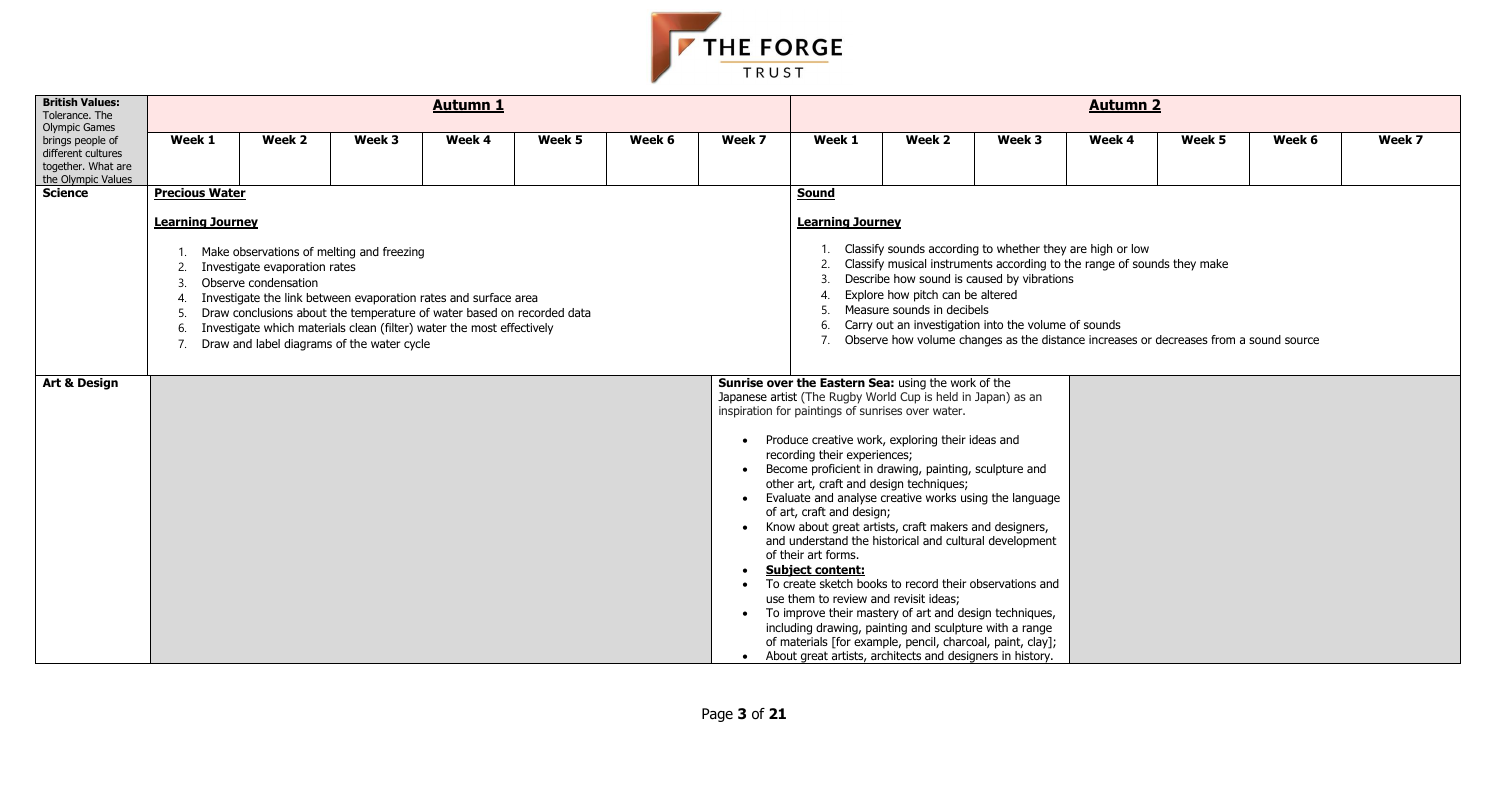| Week 5 | Week 6 | Week 7 |
|--------|--------|--------|
|        |        |        |

**Instrument** (using the Greek Lyre as a stimulus; nake and evaluate a tuned instrument which erent notes.

and develop design criteria to inform the design functional, appealing products that are fit for ed at particular individuals or groups; velop, model and communicate their ideas through notated sketches, cross-sectional and exploded totypes, pattern pieces and computer-aided

- ical tasks [for example, cutting, shaping, joining accurately;
- $\overline{\phantom{a}}$  od use a wider range of materials and

nd analyse a range of existing products;  $\cdot$  ideas and products against their own design onsider the views of others to improve their work; ow key events and individuals in design and ive helped shape the world.

#### **edge**



| <b>British Values:</b><br>Tolerance: Learn                                                            |                                                                                                                                                                                        |                                                                                                                                                                                                                                                                                                                                                                                                                                                                                                                                                                                                                                                                                                                                                                                                                                                                                                                                                                                                                                                                                                                                                                                                                                                                                                             |        | <b>Autumn 1</b> |        |        |        |        |        |        | <b>Autumn 2</b>                                                                                                                                          |                                                                                                             |                                                                                                                                                                                                                                                                                                                                                                                                                                                                                                                                                                                                                                                                                                                                                                                                                                                                                                                                                                                                                                                                                                                                                    |        |
|-------------------------------------------------------------------------------------------------------|----------------------------------------------------------------------------------------------------------------------------------------------------------------------------------------|-------------------------------------------------------------------------------------------------------------------------------------------------------------------------------------------------------------------------------------------------------------------------------------------------------------------------------------------------------------------------------------------------------------------------------------------------------------------------------------------------------------------------------------------------------------------------------------------------------------------------------------------------------------------------------------------------------------------------------------------------------------------------------------------------------------------------------------------------------------------------------------------------------------------------------------------------------------------------------------------------------------------------------------------------------------------------------------------------------------------------------------------------------------------------------------------------------------------------------------------------------------------------------------------------------------|--------|-----------------|--------|--------|--------|--------|--------|--------|----------------------------------------------------------------------------------------------------------------------------------------------------------|-------------------------------------------------------------------------------------------------------------|----------------------------------------------------------------------------------------------------------------------------------------------------------------------------------------------------------------------------------------------------------------------------------------------------------------------------------------------------------------------------------------------------------------------------------------------------------------------------------------------------------------------------------------------------------------------------------------------------------------------------------------------------------------------------------------------------------------------------------------------------------------------------------------------------------------------------------------------------------------------------------------------------------------------------------------------------------------------------------------------------------------------------------------------------------------------------------------------------------------------------------------------------|--------|
| about The Story of<br>Rama and Sita and<br>its importance to<br>Hindus and the<br>Diwali celebrations | Week 1                                                                                                                                                                                 | Week 2                                                                                                                                                                                                                                                                                                                                                                                                                                                                                                                                                                                                                                                                                                                                                                                                                                                                                                                                                                                                                                                                                                                                                                                                                                                                                                      | Week 3 | Week 4          | Week 5 | Week 6 | Week 7 | Week 1 | Week 2 | Week 3 | Week 4                                                                                                                                                   | Week 5                                                                                                      | Week 6                                                                                                                                                                                                                                                                                                                                                                                                                                                                                                                                                                                                                                                                                                                                                                                                                                                                                                                                                                                                                                                                                                                                             | Week 7 |
| <b>DT</b>                                                                                             | Rama and Sita story).<br><b>Design</b><br>products<br><b>Make</b><br>cutting,<br>textiles<br><b>Evaluate</b><br>improve their work;<br><b>Technical knowledge</b><br>and<br>linkages]. | The Story of Rama and Sita (use a cam to develop a moving puppet to illustrate an element of the<br>Use research and develop design criteria to inform the design of innovative, functional, appealing<br>that are fit for purpose, aimed at particular individuals or groups;<br>Generate, develop, model and communicate their ideas through discussion, annotated sketches, cross<br>sectional and exploded diagrams, prototypes, pattern pieces and computer-aided design.<br>Select from and use a wider range of tools and equipment to perform practical tasks [for example,<br>shaping, joining and finishing], accurately;<br>Select from and use a wider range of materials and components, including construction materials,<br>and ingredients, according to their functional properties and aesthetic qualities.<br>Investigate and analyse a range of existing products;<br>Evaluate their ideas and products against their own design criteria and consider the views of others to<br>Understand how key events and individuals in design and technology have helped shape the world.<br>Apply their understanding of how to strengthen, stiffen and reinforce more complex structures<br>understand and use mechanical systems in their products [for example, gears, pulleys, cams, levers |        |                 |        |        |        |        |        |        | produces four different notes.<br><b>Design</b><br>design.<br>Make<br>aesthetic qualities.<br><b>Evaluate</b><br>$\bullet$<br><b>Technical knowledge</b> | and finishing], accurately;<br>technology have helped shape the world.<br>reinforce more complex structures | Design a tuned instrument (using the Greek Lyre as a stimulu<br>pupils to design, make and evaluate a tuned instrument which<br>Use research and develop design criteria to inform the desig<br>of innovative, functional, appealing products that are fit for<br>purpose, aimed at particular individuals or groups;<br>Generate, develop, model and communicate their ideas thror<br>discussion, annotated sketches, cross-sectional and exploded<br>diagrams, prototypes, pattern pieces and computer-aided<br>Select from and use a wider range of tools and equipment to<br>perform practical tasks [for example, cutting, shaping, joinin<br>Select from and use a wider range of materials and<br>components, including construction materials, textiles and<br>ingredients, according to their functional properties and<br>Investigate and analyse a range of existing products;<br>Evaluate their ideas and products against their own design<br>criteria and consider the views of others to improve their wo<br>Understand how key events and individuals in design and<br>Apply their understanding of how to strengthen, stiffen and |        |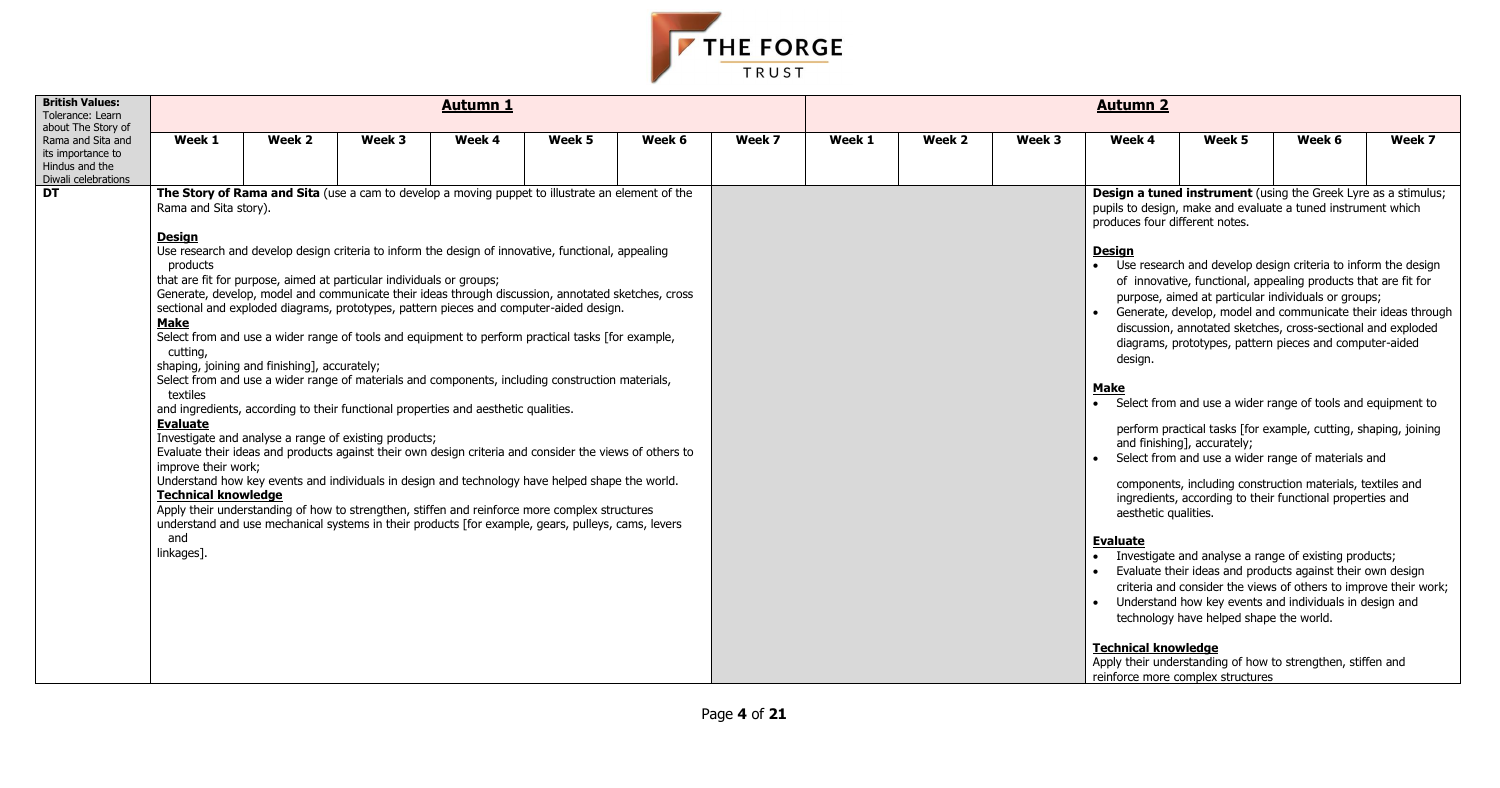

| <b>British Values:</b><br>Democracy. Britain                                                      |                                                                   |                                                                                                                                                                            |        | <b>Autumn 1</b> |        |        |        |                                                  |                                                                                                                                                                                                                                                                                                                                                                                         |        | <b>Autumn 2</b> |                                                                                               |        |        |
|---------------------------------------------------------------------------------------------------|-------------------------------------------------------------------|----------------------------------------------------------------------------------------------------------------------------------------------------------------------------|--------|-----------------|--------|--------|--------|--------------------------------------------------|-----------------------------------------------------------------------------------------------------------------------------------------------------------------------------------------------------------------------------------------------------------------------------------------------------------------------------------------------------------------------------------------|--------|-----------------|-----------------------------------------------------------------------------------------------|--------|--------|
| is a democracy.<br>Explore how is<br>British Democracy is<br>different to the<br>system in Athens | Week 1                                                            | Week 2                                                                                                                                                                     | Week 3 | Week 4          | Week 5 | Week 6 | Week 7 | Week 1                                           | Week 2                                                                                                                                                                                                                                                                                                                                                                                  | Week 3 | Week 4          | Week 5                                                                                        | Week 6 | Week 7 |
| <b>History</b>                                                                                    |                                                                   |                                                                                                                                                                            |        |                 |        |        |        | <b>Ancient Greece</b><br><b>Learning Journey</b> | 2. Describe the main features of Ancient Greek beliefs<br>3. Explain how we know about Greek Myths today<br>4. Evaluate the roles of different family members in Ancient Greece<br>5. Describe the type of government in the City State of Athens<br>6. Describe ways that Sparta was different from Athens<br>7. Recall ways in which Ancient Greek civilisations influence life today |        |                 | 1. Sequence the Ancient Greek civilisations relating these to Ancient Egypt and the Stone Age |        |        |
| <b>RE</b>                                                                                         | celebration, way of living:<br><b>Learning Journey</b><br>worship | Religion family and community: worship,<br>1. Describe what Hindus believe about God<br>2. Describe some of the ways that Hindus<br>3. Explain why Hindus celebrate Diwali |        |                 |        |        |        |                                                  |                                                                                                                                                                                                                                                                                                                                                                                         |        |                 |                                                                                               |        |        |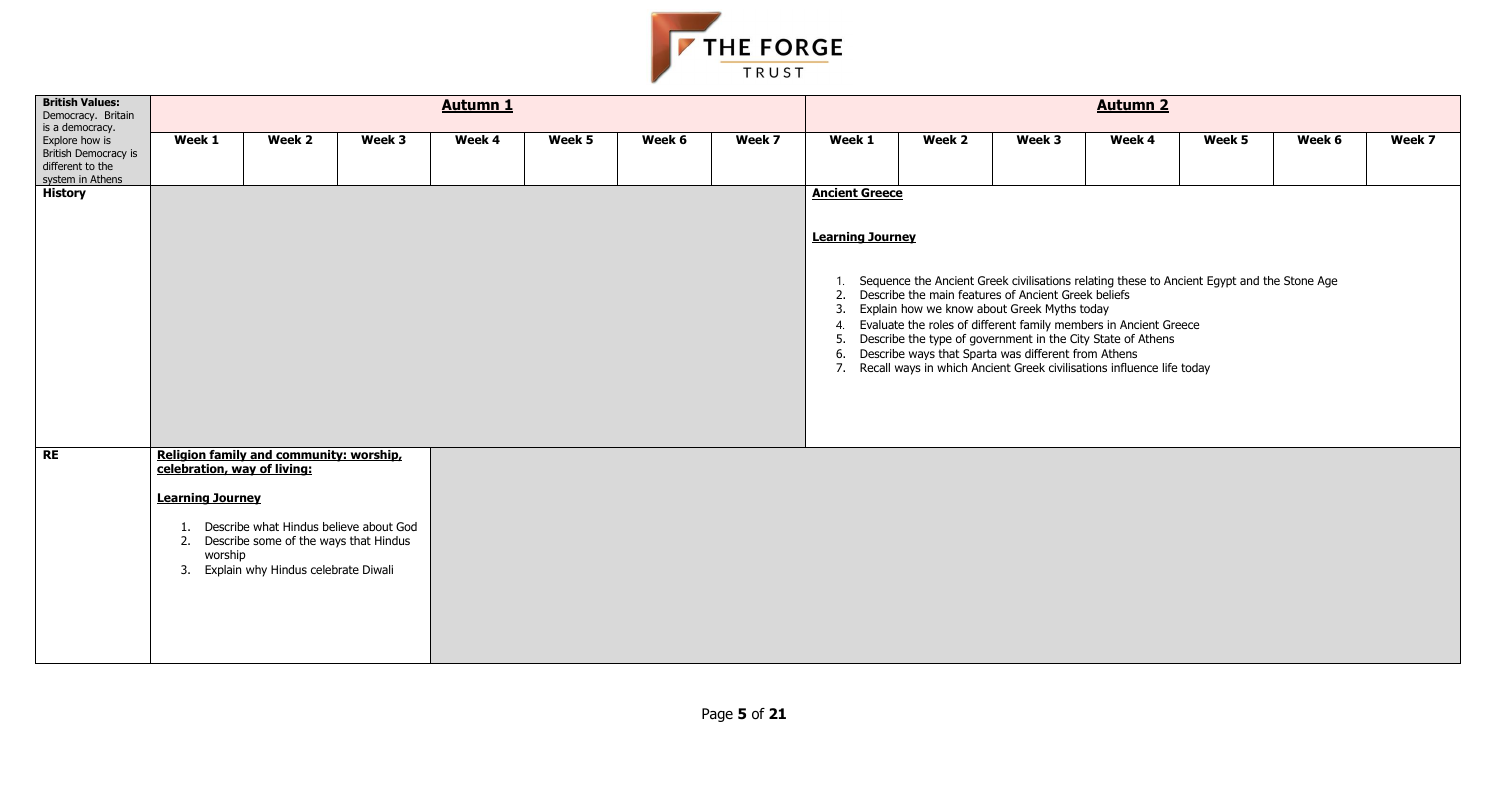| Week 5 | Week 6 | Week 7 |
|--------|--------|--------|
|        |        |        |
|        |        |        |
|        |        |        |
|        |        |        |
|        |        |        |
|        |        |        |
|        |        |        |
|        |        |        |
|        |        |        |
|        |        |        |
|        |        |        |
|        |        |        |
|        |        |        |
|        |        |        |
|        |        |        |



| <b>British Values:</b><br>Democracy. Develop<br>ideas of democracy. |                                         |                                                                                                                                                                                                                                                                                                                                                                                                                                                                                                                                                                                                                                                                                                                                                                         |        | <b>Autumn 1</b>                        |                                                                                      |                                                                                                                                                                                                                                                                                                                           |        |        |        |        | <b>Autumn 2</b> |        |        |        |
|---------------------------------------------------------------------|-----------------------------------------|-------------------------------------------------------------------------------------------------------------------------------------------------------------------------------------------------------------------------------------------------------------------------------------------------------------------------------------------------------------------------------------------------------------------------------------------------------------------------------------------------------------------------------------------------------------------------------------------------------------------------------------------------------------------------------------------------------------------------------------------------------------------------|--------|----------------------------------------|--------------------------------------------------------------------------------------|---------------------------------------------------------------------------------------------------------------------------------------------------------------------------------------------------------------------------------------------------------------------------------------------------------------------------|--------|--------|--------|--------|-----------------|--------|--------|--------|
| What decisions in<br>class can we make<br>democratically            | Week 1                                  | Week 2                                                                                                                                                                                                                                                                                                                                                                                                                                                                                                                                                                                                                                                                                                                                                                  | Week 3 | Week 4                                 | Week 5                                                                               | Week 6                                                                                                                                                                                                                                                                                                                    | Week 7 | Week 1 | Week 2 | Week 3 | Week 4          | Week 5 | Week 6 | Week 7 |
| Geography                                                           |                                         |                                                                                                                                                                                                                                                                                                                                                                                                                                                                                                                                                                                                                                                                                                                                                                         |        | <b>Learning Journey</b><br>climate     | <b>Japan and The Olympic Games</b><br>attended the Olympic Games<br>answer questions | 1. Locate on an atlas a country from six continents that<br>2. Use the location of Japan to make predictions about the<br>3. Compare life in Tokyo, London and the local area<br>4. Investigate the physical and human geography of Japan to                                                                              |        |        |        |        |                 |        |        |        |
| <b>Computing</b>                                                    | <b>Coding</b><br>$\bullet$<br>$\bullet$ | Design, write and debug programs that<br>accomplish specific goals, including<br>controlling or simulating physical<br>systems; solve problems by decomposing<br>them into smaller parts;<br>Use sequence, selection, and repetition<br>in programs; work with variables and<br>various forms of input and output;<br>Use logical reasoning to explain how<br>some simple algorithms work and to<br>detect and correct errors in algorithms<br>and programs;<br>Select, use and combine a variety of<br>software (including internet services) on<br>a range of digital devices to design and<br>create a range of programs, systems and<br>content that accomplish given goals,<br>including collecting, analysing, evaluating<br>and presenting data and information. |        | <b>Online Safety</b><br>collaboration. | report concerns about content and contact;                                           | Use technology safely, respectfully and responsibly; recognise<br>acceptable/unacceptable behaviour; identify a range of ways to<br>Understand computer networks including the internet; how<br>they can provide multiple services, such as the world wide web;<br>and the opportunities they offer for communication and |        |        |        |        |                 |        |        |        |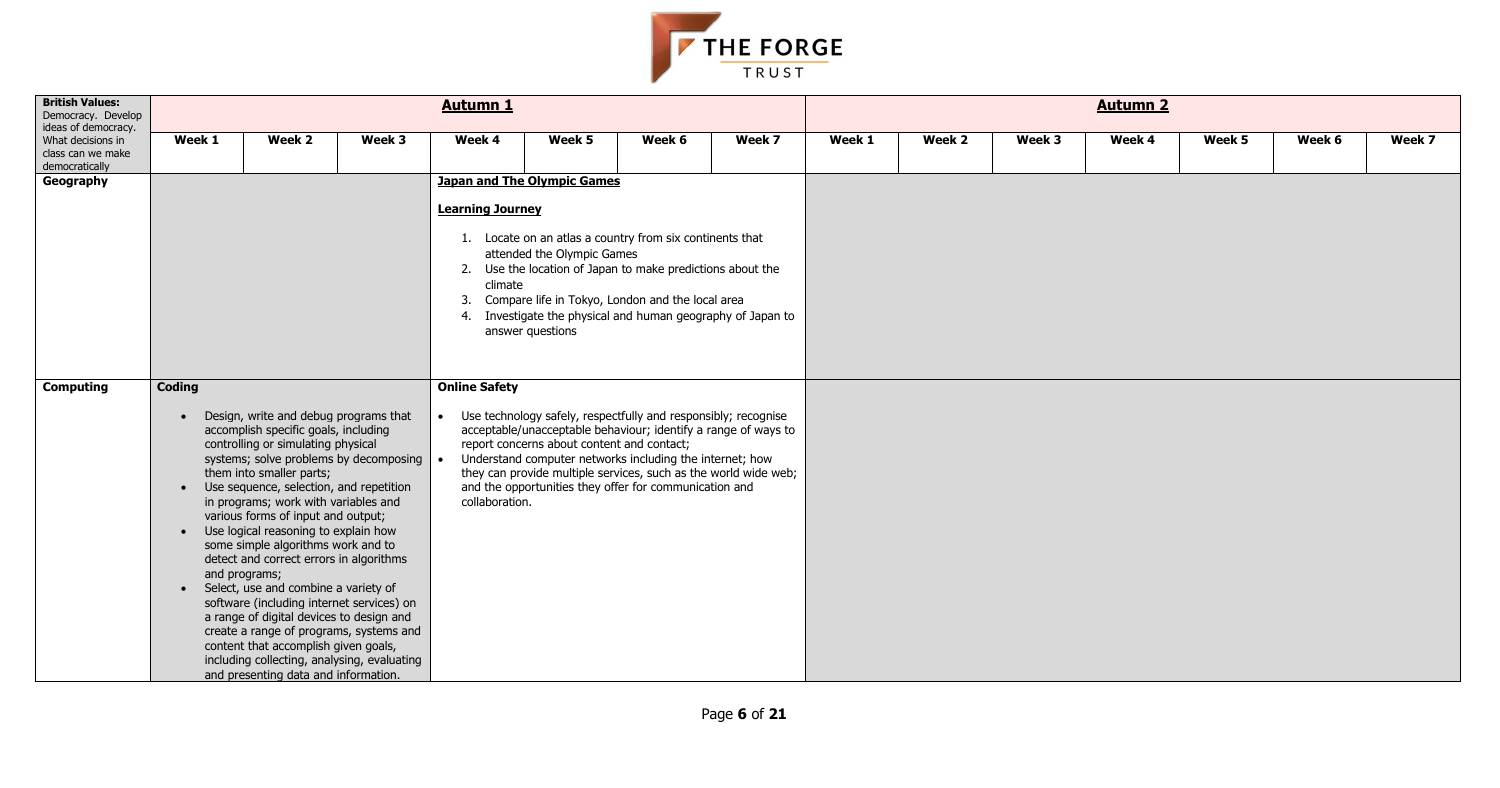- 
- 
- 
- 
- 
- 



| <b>British Values:</b><br>Democracy. Develop<br>ideas of democracy.                                                          |        |        |        | <b>Autumn 1</b> |        |        |        |                              |                                                                                                                               |        | <b>Autumn 2</b> |                                                                                                  |                                                                                                                                                                                                                                                                                                                                                                                                                                                                                                                                                                                           |        |
|------------------------------------------------------------------------------------------------------------------------------|--------|--------|--------|-----------------|--------|--------|--------|------------------------------|-------------------------------------------------------------------------------------------------------------------------------|--------|-----------------|--------------------------------------------------------------------------------------------------|-------------------------------------------------------------------------------------------------------------------------------------------------------------------------------------------------------------------------------------------------------------------------------------------------------------------------------------------------------------------------------------------------------------------------------------------------------------------------------------------------------------------------------------------------------------------------------------------|--------|
| What are the<br>difficulties in voting<br>on all decisions.<br>Explore ideas of<br>representative<br>democracy<br><b>MFL</b> | Week 1 | Week 2 | Week 3 | Week 4          | Week 5 | Week 6 | Week 7 | Week 1                       | Week 2<br><b>Playtime (Recap Core Units 123)</b>                                                                              | Week 3 | Week 4          | Week 5<br><b>My Home</b>                                                                         | Week 6                                                                                                                                                                                                                                                                                                                                                                                                                                                                                                                                                                                    | Week 7 |
|                                                                                                                              |        |        |        |                 |        |        |        | simple writing;<br>$\bullet$ | • Read carefully and show understanding of words, phrases and<br>Appreciate stories, songs, poems and rhymes in the language. |        |                 | $\bullet$<br>responding;<br>$\bullet$<br>$\bullet$<br>$\bullet$<br>$\bullet$<br>in the language. | Listen attentively to spoken language and<br>show understanding by joining in and<br>Explore the patterns and sounds of language<br>through songs and rhymes and link the<br>spelling, sound and meaning of words;<br>Engage in conversations; ask and answer<br>questions; express opinions and respond to<br>those of others; seek clarification and help;<br>Speak in sentences, using familiar vocabulary,<br>phrases and basic language structures;<br>Read carefully and show understanding of<br>words, phrases and simple writing;<br>Appreciate stories, songs, poems and rhymes |        |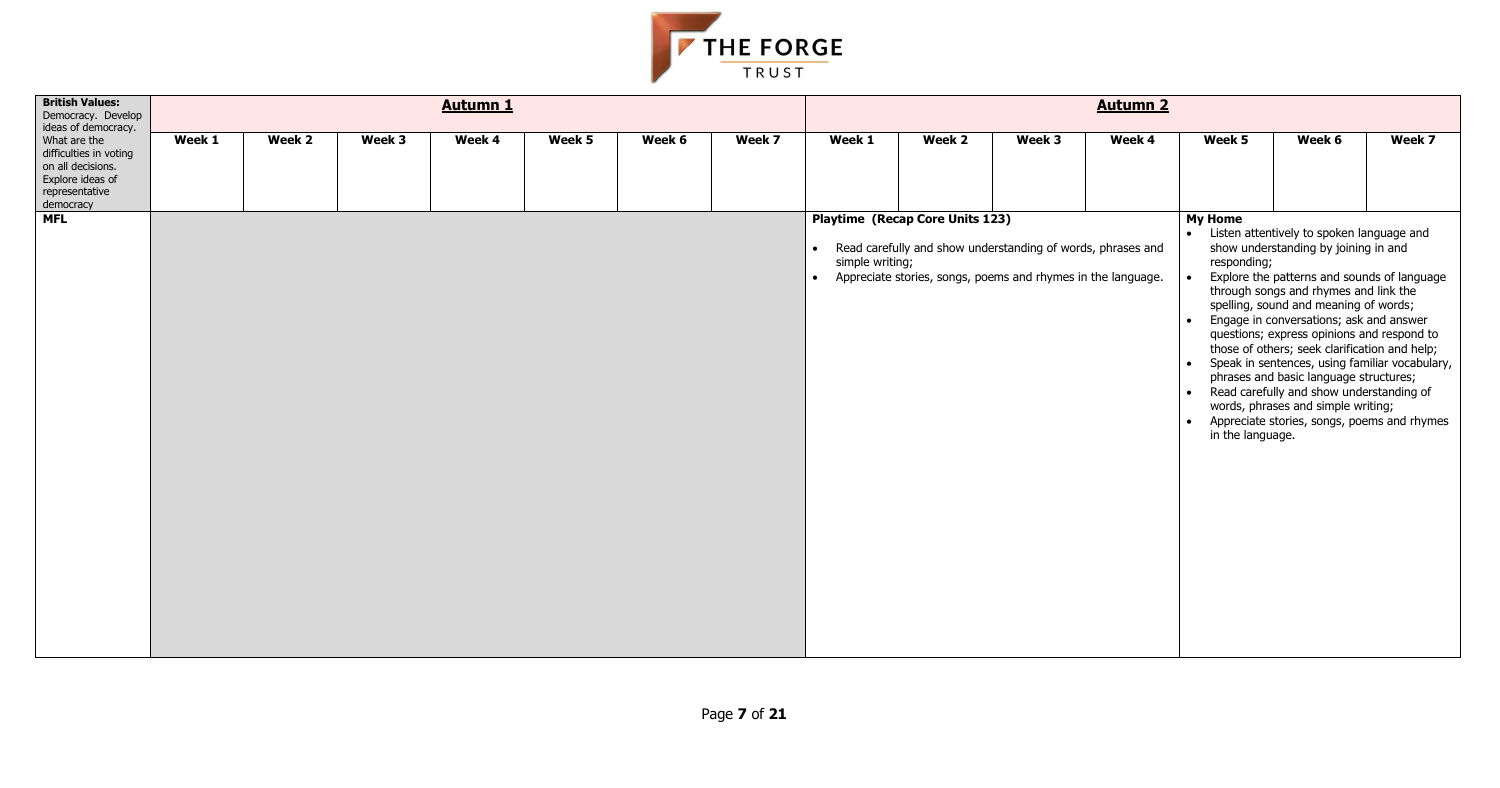| Week 5<br>Week <sub>6</sub><br>k <sub>4</sub><br>eptiles, amphibians etc<br>on to discuss their route into the role. The<br>e of Rainforests and how we all have an interest<br>care for it regardless of nationality. Consider the<br>the threats they face from deforestation etc.<br>mportance of creativity and art to all people.<br>iginal representations of the rainforest compared<br>echniques used in Aboriginal art. |  |  |
|----------------------------------------------------------------------------------------------------------------------------------------------------------------------------------------------------------------------------------------------------------------------------------------------------------------------------------------------------------------------------------------------------------------------------------|--|--|
|                                                                                                                                                                                                                                                                                                                                                                                                                                  |  |  |
|                                                                                                                                                                                                                                                                                                                                                                                                                                  |  |  |
| xpress my own ideas. I can change tactics, rules<br>spond differently to a variety of tasks or music                                                                                                                                                                                                                                                                                                                             |  |  |
|                                                                                                                                                                                                                                                                                                                                                                                                                                  |  |  |
| and expression<br>others. I can select and link movements together                                                                                                                                                                                                                                                                                                                                                               |  |  |
| 5                                                                                                                                                                                                                                                                                                                                                                                                                                |  |  |
|                                                                                                                                                                                                                                                                                                                                                                                                                                  |  |  |



| <b>British Values:</b><br>democracy. Elect<br>school councillors. |                                                                                |                                                                                                                                                                                                                                                                                                                                                                                                                                                                                                                                                                                                                                                                                                                                                                                                                                                                                                                                                                                           |        | <b>Spring 1</b> |        |        |                                                                                                                                                            |                                                                                                                                                                                                                                                                                                                                                                                                                                                                                                                                                                                                                                                                                                                                               |                                                                                                                                                                                                                                                                                                                                                                                                                      | <b>Spring 2</b>                                                                                                                                                                                                                                                                                                                                                                                                                  |        |        |
|-------------------------------------------------------------------|--------------------------------------------------------------------------------|-------------------------------------------------------------------------------------------------------------------------------------------------------------------------------------------------------------------------------------------------------------------------------------------------------------------------------------------------------------------------------------------------------------------------------------------------------------------------------------------------------------------------------------------------------------------------------------------------------------------------------------------------------------------------------------------------------------------------------------------------------------------------------------------------------------------------------------------------------------------------------------------------------------------------------------------------------------------------------------------|--------|-----------------|--------|--------|------------------------------------------------------------------------------------------------------------------------------------------------------------|-----------------------------------------------------------------------------------------------------------------------------------------------------------------------------------------------------------------------------------------------------------------------------------------------------------------------------------------------------------------------------------------------------------------------------------------------------------------------------------------------------------------------------------------------------------------------------------------------------------------------------------------------------------------------------------------------------------------------------------------------|----------------------------------------------------------------------------------------------------------------------------------------------------------------------------------------------------------------------------------------------------------------------------------------------------------------------------------------------------------------------------------------------------------------------|----------------------------------------------------------------------------------------------------------------------------------------------------------------------------------------------------------------------------------------------------------------------------------------------------------------------------------------------------------------------------------------------------------------------------------|--------|--------|
| Develop ideas of<br>representational<br>democracy                 | Week 1                                                                         | Week 2                                                                                                                                                                                                                                                                                                                                                                                                                                                                                                                                                                                                                                                                                                                                                                                                                                                                                                                                                                                    | Week 3 | Week 4          | Week 5 | Week 6 | Week 1                                                                                                                                                     | Week 2                                                                                                                                                                                                                                                                                                                                                                                                                                                                                                                                                                                                                                                                                                                                        | Week 3                                                                                                                                                                                                                                                                                                                                                                                                               | Week 4                                                                                                                                                                                                                                                                                                                                                                                                                           | Week 5 | Week 6 |
| <b>Curriculum</b><br>Drivers/<br><b>Enrichment</b>                | <b>Cultural Diversity:</b>                                                     | Develop knowledge of the practices of different faiths and explore similarities between faiths when studying pilgrimages<br>(e.g. Hindu Pilgrimage, The Haj as well as Christian Pilgrimage (Iona or The Lady of Walsingham. NB there is a statue of<br>the Lady of Walsingham in Newark Parish Church). Explore how shared experiences create belonging and how this is<br>vital for well-being regardless of faith and beliefs.<br>In DT consider how ingredients and cooking traditions from different cultures have enriched the food we eat and have<br>available. Consider how we depend on a range of countries for the food we eat.<br>Aspiration: Visitor into School. Arrange for the School Chef or other suitable Chef to talk to the children about making<br>soup. Involve the children in discussions about catering as a career. What does the chef do in their role? What<br>qualifications/ certificates do they have? What do they enjoy about cooking/ creating food? |        |                 |        |        | <b>Enrichment:</b> Visit to Zoo/ park with access to rainforest animals e.g. reptiles, amphibians etc<br>challenges and rewards of working in this sector. | Aspiration: Member of staff from the zoo/ park working in conservation to discuss their route into the role. The<br><b>Cultural Diversity:</b> Explore with the children the ecological importance of Rainforests and how we all have an interest<br>skills of indigenous people who survive and thrive in the rainforest and the threats they face from deforestation etc.<br>Explore the creative work produced by indigenous Austrailians and the importance of creativity and art to all people.<br>Consider how we value the differences and similarities in art work (Aboriginal representations of the rainforest compared<br>with the work of Rousea and some similarities between pointillism and techniques used in Aboriginal art. | in conservation. Discuss themes of "one world" and how we all need to care for it regardless of nationality. Consider the                                                                                                                                                                                                                                                                                            |                                                                                                                                                                                                                                                                                                                                                                                                                                  |        |        |
| <b>PE</b>                                                         | <b>Real PE</b><br><b>Cog Focus: Cognitive</b><br><b>Learning Journey</b><br>6. | • I can understand ways (criteria) to judge performance and I can identify specific parts to continue to work<br>upon. I can use my awareness of space and others to make good decisions<br>I can understand the simple tactics of attacking and defending. I can explain what I am doing well and I have<br>begun to identify areas for improvement<br>I can begin to order instructions, movements and skills. With help I can recognise similarities and differences in<br>performance and I can explain why someone is working or performing well<br>3 Limb Race, Getting Around Us. Personal Best Challenge<br>Dynamic balance, on a line. Go Backwards<br>Dynamic balance, on a line. Mirror, Match, Contrast<br>Dynamic balance, on a line. Original Sequence<br>Dynamic balance, on a line. Training Circuit<br>3 Limb Race, Getting Around Us. Personal Best Challenge                                                                                                           |        |                 |        |        | <b>Real PE</b><br><b>Cog Focus: Creative</b><br>$\bullet$<br>$\bullet$<br>to fit a theme<br><b>Learning Journey</b><br>2.<br>4.<br>5.                      |                                                                                                                                                                                                                                                                                                                                                                                                                                                                                                                                                                                                                                                                                                                                               | or tasks to make activities more fun or challenging<br>Juggle Challenge, Roller Ball. Personal Best Challenge<br>Coordination, sending and receiving. 2 v 2 Throw Squash<br>Coordination, sending and receiving. Send and Receive Circuits<br>Coordination, sending and receiving. Beat the Buzzer<br>Coordination, sending and receiving. Creative Squash<br>Juggle Challenge, Roller Ball. Personal Best Challenge | I can link actions and develop sequences of movements that express my own ideas. I can change tactics, rules<br>I can make up my own rules and versions of activities. I can respond differently to a variety of tasks or music<br>and I can recognise similarities and differences in movements and expression<br>I can begin to compare my movements and skills with those of others. I can select and link movements together |        |        |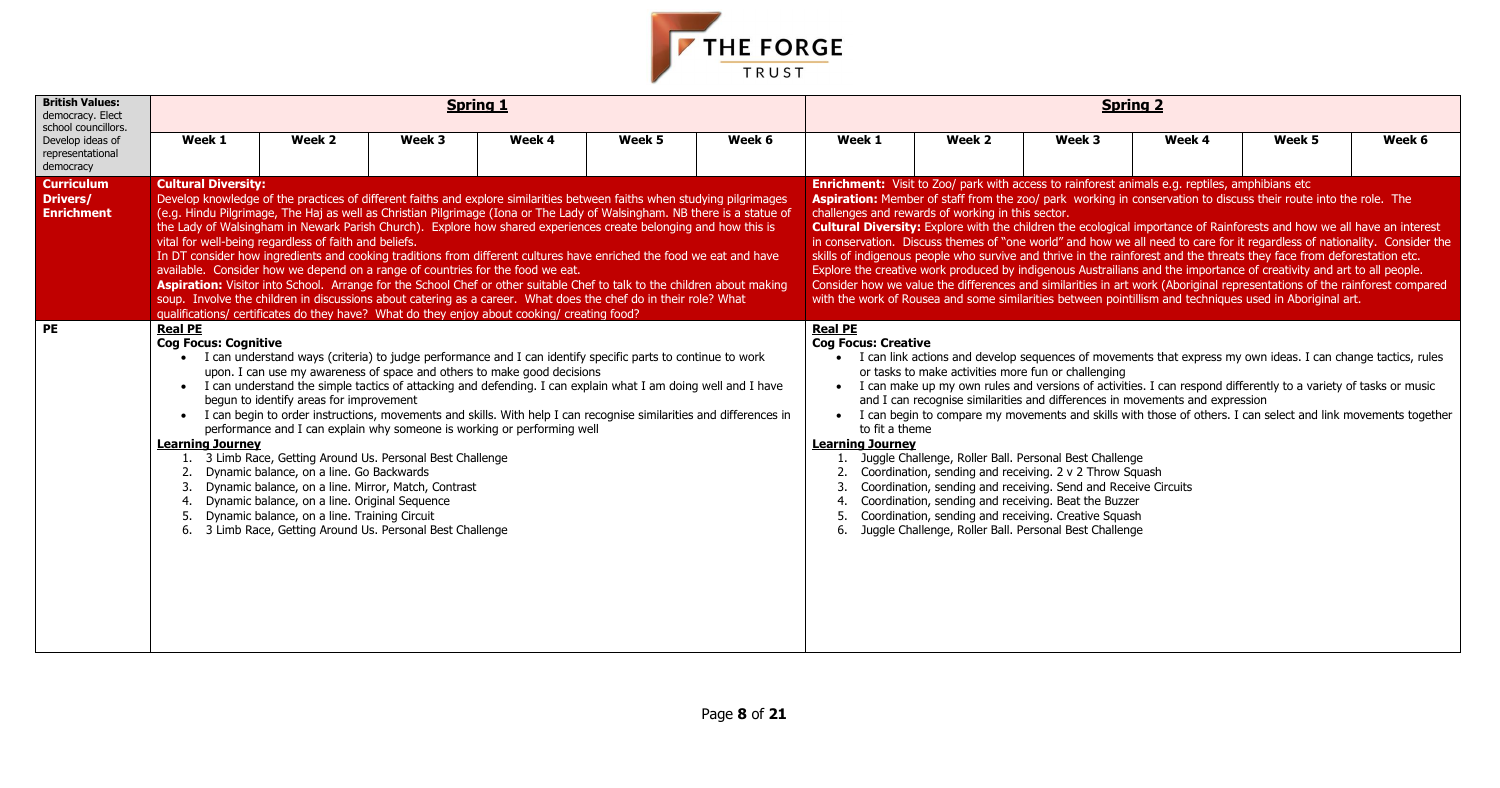

| <b>British Values:</b><br>Tolerance. Develop<br>ideas of pilgrimage.                     |                                                   |                                                                                                                                                                                                                                                                                                                                                                                                                                                                                                    |        | <b>Spring 1</b>                                                                                                                                                                                                     |                                          |                                                                                                                                                                                                                                                                                                                                                                                                                                                                                                                                                                                                                                                                                                         |                                                                                                                                                                                                                                                                                                                                                                                                                   |                                                   |        | <b>Spring 2</b> |                                                                                                                                                                                        |                                                                                                                                                                |  |  |  |
|------------------------------------------------------------------------------------------|---------------------------------------------------|----------------------------------------------------------------------------------------------------------------------------------------------------------------------------------------------------------------------------------------------------------------------------------------------------------------------------------------------------------------------------------------------------------------------------------------------------------------------------------------------------|--------|---------------------------------------------------------------------------------------------------------------------------------------------------------------------------------------------------------------------|------------------------------------------|---------------------------------------------------------------------------------------------------------------------------------------------------------------------------------------------------------------------------------------------------------------------------------------------------------------------------------------------------------------------------------------------------------------------------------------------------------------------------------------------------------------------------------------------------------------------------------------------------------------------------------------------------------------------------------------------------------|-------------------------------------------------------------------------------------------------------------------------------------------------------------------------------------------------------------------------------------------------------------------------------------------------------------------------------------------------------------------------------------------------------------------|---------------------------------------------------|--------|-----------------|----------------------------------------------------------------------------------------------------------------------------------------------------------------------------------------|----------------------------------------------------------------------------------------------------------------------------------------------------------------|--|--|--|
| Consider the<br>importance of Lent<br>and Ramadan to<br>Christians and<br><b>Muslims</b> | Week 1                                            | Week 2                                                                                                                                                                                                                                                                                                                                                                                                                                                                                             | Week 3 | Week 4                                                                                                                                                                                                              | Week 5                                   | Week 6                                                                                                                                                                                                                                                                                                                                                                                                                                                                                                                                                                                                                                                                                                  | Week 1                                                                                                                                                                                                                                                                                                                                                                                                            | Week 2                                            | Week 3 | Week 4          | Week 5                                                                                                                                                                                 | Week 6                                                                                                                                                         |  |  |  |
| <b>Science</b>                                                                           |                                                   | Why we eat? (and what happens to our food?)                                                                                                                                                                                                                                                                                                                                                                                                                                                        |        |                                                                                                                                                                                                                     |                                          |                                                                                                                                                                                                                                                                                                                                                                                                                                                                                                                                                                                                                                                                                                         |                                                                                                                                                                                                                                                                                                                                                                                                                   | The Rainforest (Living things and their habitats) |        |                 |                                                                                                                                                                                        |                                                                                                                                                                |  |  |  |
|                                                                                          | <b>Learning Journey</b><br>2.<br>$\overline{3}$ . | Explain the role of the mouth as the first step in the digestive process<br>Carry out an investigation into the effects of different drinks on teeth (eggshell to be used to demonstrate)<br>Explain the importance of good oral hygiene and diet in tooth health<br>Name the component parts of the digestive system and explain their role<br>Explain how the body gets nutrition from the food we eat<br>Describe similarities and differences between the digestive systems of humans and cows |        |                                                                                                                                                                                                                     |                                          |                                                                                                                                                                                                                                                                                                                                                                                                                                                                                                                                                                                                                                                                                                         | <b>Learning Journey</b><br>Name the different micro-habitats associated with rainforests (forest floor, understory, canopy and emergent<br>layer)<br>Investigate invertebrates of the rainforest<br>Design a key<br>3.<br>Explain how different parts of the food chain relate to each other<br>Recognise the effect of environmental change on wildlife<br>Identify the impact of environmental change over time |                                                   |        |                 |                                                                                                                                                                                        |                                                                                                                                                                |  |  |  |
| Art                                                                                      |                                                   |                                                                                                                                                                                                                                                                                                                                                                                                                                                                                                    |        | How has the rainforest been represented in Art (contrast the work of Rouseau: Tiger in a Tropical Storm with aboriginal representations<br>of rainforest animals and explore techniques.<br><b>Subject content:</b> | example, pencil, charcoal, paint, clay]; | Produce creative work, exploring their ideas and recording their experiences;<br>Become proficient in drawing, painting, sculpture and other art, craft and design techniques;<br>Evaluate and analyse creative works using the language of art, craft and design;<br>Know about great artists, craft makers and designers, and understand the historical and cultural development of their art forms.<br>To create sketch books to record their observations and use them to review and revisit ideas;<br>To improve their mastery of art and design techniques, including drawing, painting and sculpture with a range of materials [for<br>About great artists, architects and designers in history. |                                                                                                                                                                                                                                                                                                                                                                                                                   |                                                   |        |                 | <b>Observational Drawings of min-</b><br>beasts linked to Science (Explore a<br>range of shading techniques e.g. cross<br>hatching.)<br>art, craft and design<br>techniques;<br>ideas. | Become proficient in drawing,<br>painting, sculpture and other<br>To create sketch books to<br>record their observations and<br>use them to review and revisit |  |  |  |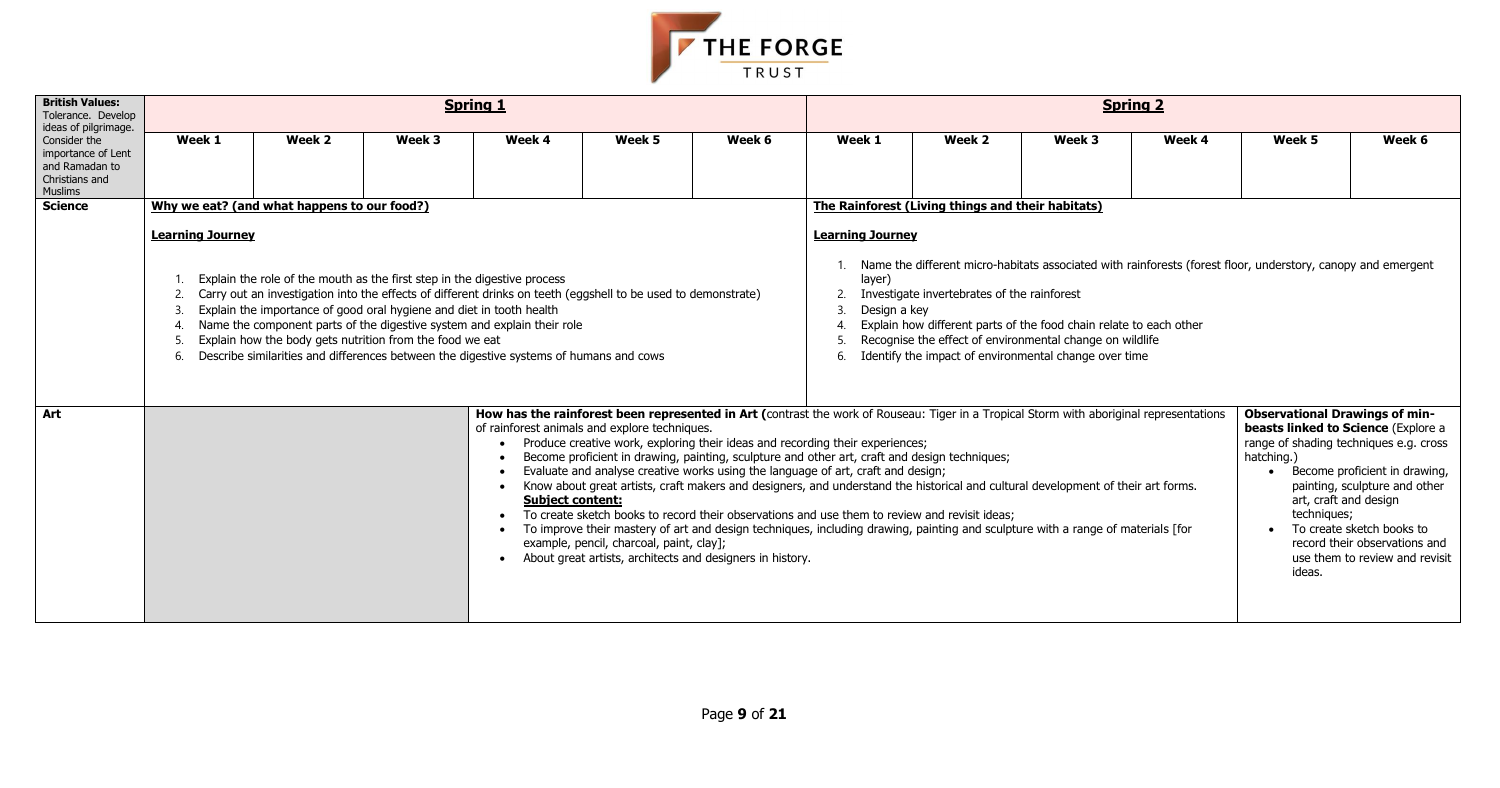

| <b>British Values:</b><br>Tolerance. Consider<br>what celebrations |                                                                                                                                                                                                                                                                                                                                     | <b>Spring 1</b>                                                                                                                                                                                                                                                          |        |        |        |        | <b>Spring 2</b> |        |        |        |        |        |  |
|--------------------------------------------------------------------|-------------------------------------------------------------------------------------------------------------------------------------------------------------------------------------------------------------------------------------------------------------------------------------------------------------------------------------|--------------------------------------------------------------------------------------------------------------------------------------------------------------------------------------------------------------------------------------------------------------------------|--------|--------|--------|--------|-----------------|--------|--------|--------|--------|--------|--|
| are important to<br>people in modern<br>Britain.                   | Week 1                                                                                                                                                                                                                                                                                                                              | Week 2                                                                                                                                                                                                                                                                   | Week 3 | Week 4 | Week 5 | Week 6 | Week 1          | Week 2 | Week 3 | Week 4 | Week 5 | Week 6 |  |
| DT                                                                 | journey to Iona)                                                                                                                                                                                                                                                                                                                    | Plan and make a nutritious soup for a pilgrim<br>arriving on Iona (link to discussion of the harshness<br>of conditions for early Christians making the                                                                                                                  |        |        |        |        |                 |        |        |        |        |        |  |
|                                                                    | <b>Nutrition</b>                                                                                                                                                                                                                                                                                                                    |                                                                                                                                                                                                                                                                          |        |        |        |        |                 |        |        |        |        |        |  |
|                                                                    | • Understand and apply the principles of a healthy<br>and varied diet;<br>Prepare and cook a variety of predominantly<br>$\bullet$<br>savoury dishes using a range of cooking<br>techniques;<br>Understand seasonality, and know where and how<br>$\bullet$<br>a variety of ingredients are grown, reared, caught<br>and processed. |                                                                                                                                                                                                                                                                          |        |        |        |        |                 |        |        |        |        |        |  |
| RE                                                                 | on pilgrimages?<br>2.                                                                                                                                                                                                                                                                                                               | <b>Symbols and religious expression:</b><br>How do people express their religious and spiritual ideas<br><b>Learning Journey</b><br>1. Describe what Hindus believe about God<br>Describe some of the ways that Hindus worship<br>3. Explain why Hindus celebrate Diwali |        |        |        |        |                 |        |        |        |        |        |  |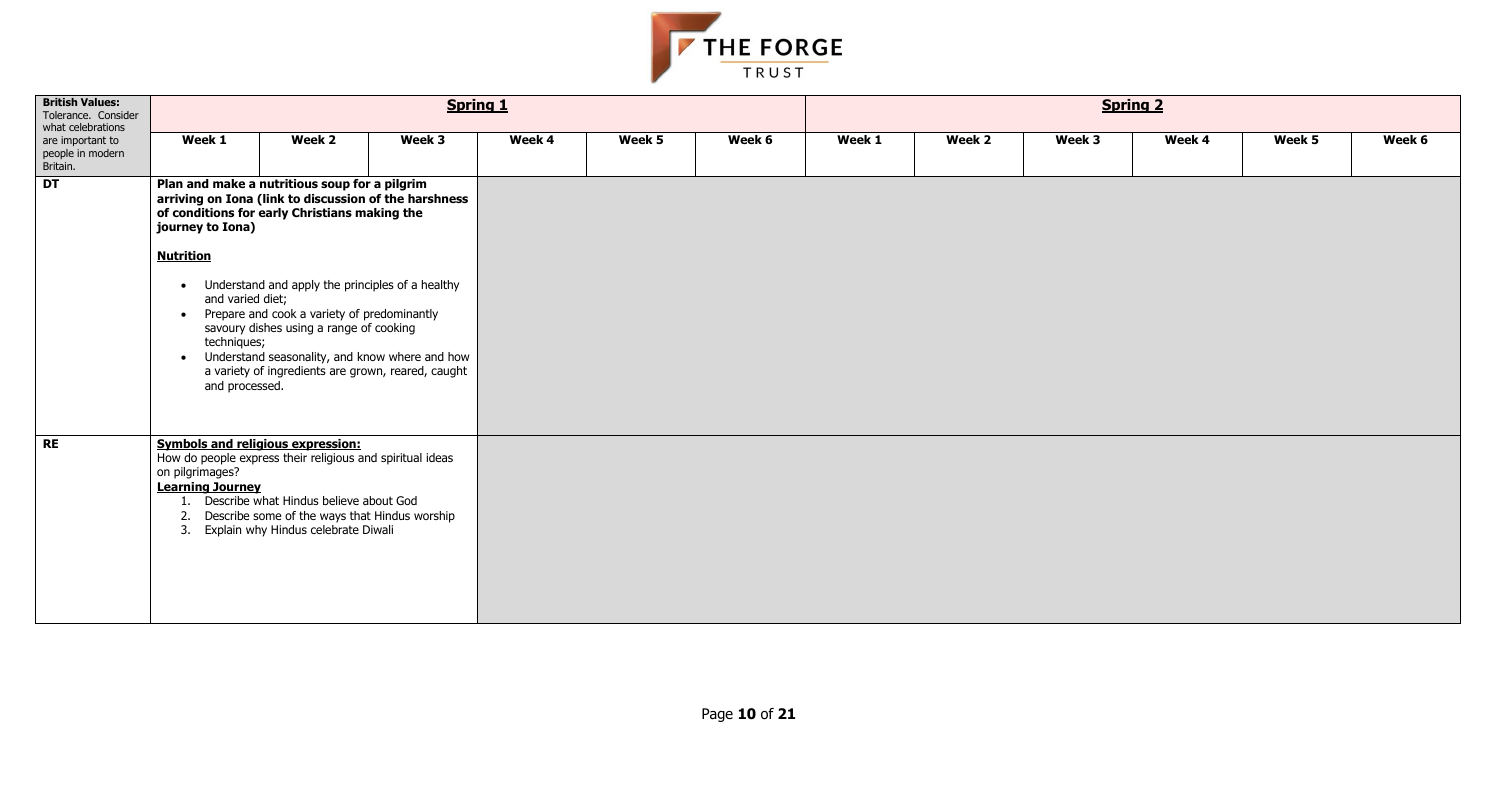

| <b>British Values:</b><br>Anti-discrimination.<br>Consider how             |                    |                    | <b>Spring 1</b>    |                                                                                |                                                                                                                                                                                                |                    | <b>Spring 2</b>                                                                                                                                                                                                                                                                                                                                        |                    |                    |                    |                                                                                                                                                                      |                                                                                                                                                                                      |  |  |  |
|----------------------------------------------------------------------------|--------------------|--------------------|--------------------|--------------------------------------------------------------------------------|------------------------------------------------------------------------------------------------------------------------------------------------------------------------------------------------|--------------------|--------------------------------------------------------------------------------------------------------------------------------------------------------------------------------------------------------------------------------------------------------------------------------------------------------------------------------------------------------|--------------------|--------------------|--------------------|----------------------------------------------------------------------------------------------------------------------------------------------------------------------|--------------------------------------------------------------------------------------------------------------------------------------------------------------------------------------|--|--|--|
| anyone could be a<br>citizen but<br>conquered people<br>were often slaves. | Week 1<br>06/01/20 | Week 2<br>13/01/20 | Week 3<br>20/01/20 | Week 4<br>27/01/20                                                             | Week 5<br>03/02/20                                                                                                                                                                             | Week 6<br>10/02/20 | Week 1<br>24/02/20                                                                                                                                                                                                                                                                                                                                     | Week 2<br>02/03/20 | Week 3<br>09/03/20 | Week 4<br>16/03/20 | Week 5<br>23/03/20                                                                                                                                                   | Week 6<br>30/03/20                                                                                                                                                                   |  |  |  |
| <b>History</b>                                                             |                    |                    |                    |                                                                                |                                                                                                                                                                                                |                    |                                                                                                                                                                                                                                                                                                                                                        |                    |                    |                    | The Roman Empire and its<br>impact on Britain<br>For Learning Journey see summer<br>events in Greece and<br>associated Emperors/<br>generals)<br>2.<br>what happened | Sequence key events of the<br>Roman Empire relating this to<br>Britain (relate to invasions<br>and conquest of Britain and<br>Explain why the Romans<br>invaded Britain and describe |  |  |  |
| Geography                                                                  |                    |                    |                    | <b>The Rainforest</b><br><b>Learning Journey</b><br>2.<br>3.<br>4.<br>6.<br>7. | 1. Investigate the location of rainforest biomes around the world<br>Investigate deforestation in the Amazon Rainforest<br>Describe how different drivers have had an impact on the rainforest |                    | Describe some of the impacts people have had on the geography of the UK<br>Identify similarities and differences between a rainforest biome and a temperate deciduous biome<br>Describe the extent of the Amazon Rainforest and the route of the Amazon<br>Describe the differences in rainfall for a UK location and an area of the Amazon Rainforest |                    |                    |                    |                                                                                                                                                                      |                                                                                                                                                                                      |  |  |  |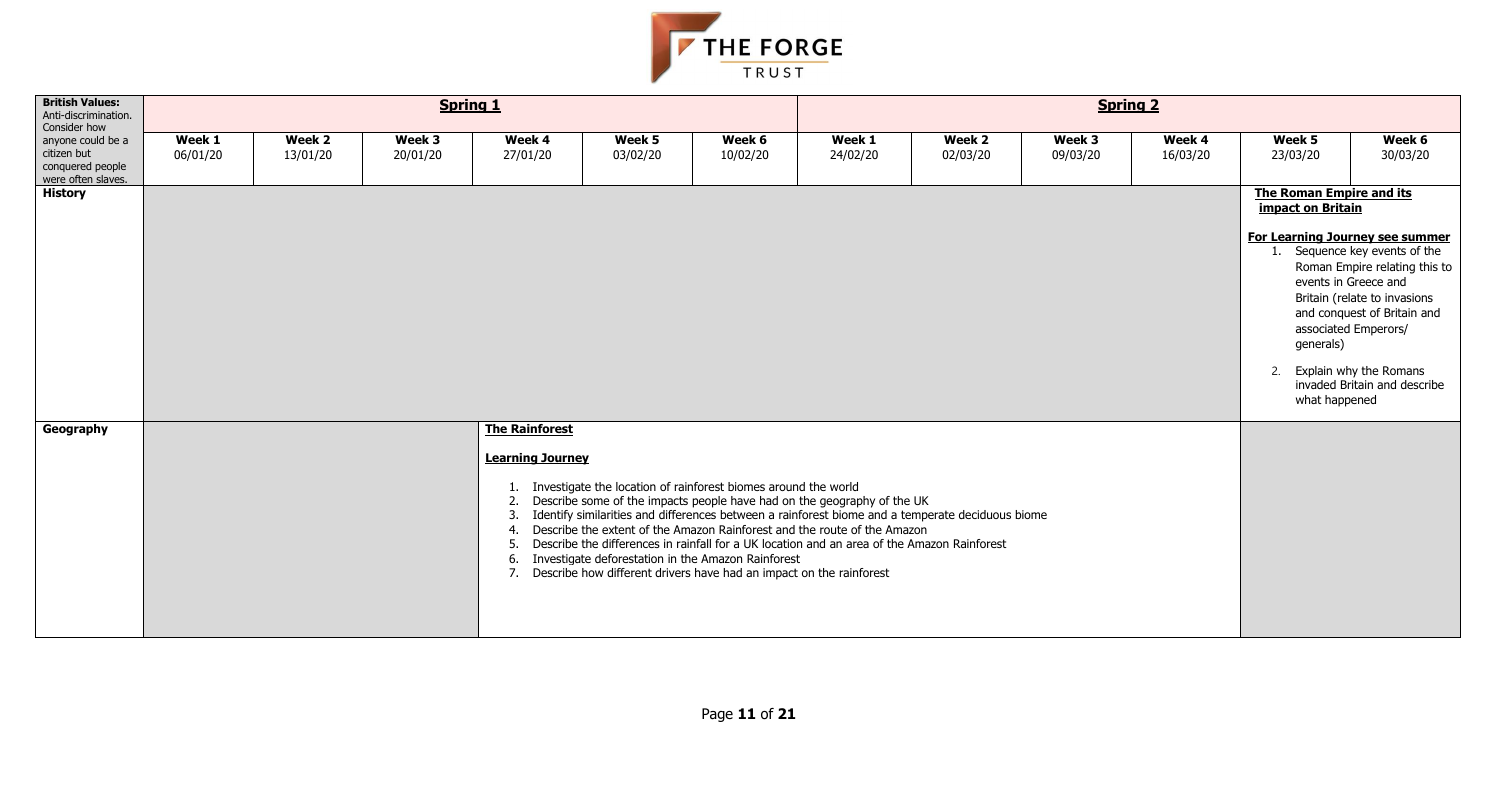| k 4 | Week 5 | Week 6 |
|-----|--------|--------|
|     |        |        |
|     |        |        |

- $s$  and playing musical instruments with increasing
- nter-related dimensions of music; ral memory;
- ecorded music drawn from different traditions and



| <b>British Values:</b><br>Anti-discrimination.<br>Consider how the |                                                               |                                                                                                                                                                                                                                                                                                                                                                                                                                                                                                                                                                                                                                                                                           | <b>Spring 1</b> |        |        |        | <b>Spring 2</b> |                                                                                                                                                                                                                                                                                                                                                                                                                                                                                                                                                                                                                                                                                    |        |        |        |        |  |  |  |
|--------------------------------------------------------------------|---------------------------------------------------------------|-------------------------------------------------------------------------------------------------------------------------------------------------------------------------------------------------------------------------------------------------------------------------------------------------------------------------------------------------------------------------------------------------------------------------------------------------------------------------------------------------------------------------------------------------------------------------------------------------------------------------------------------------------------------------------------------|-----------------|--------|--------|--------|-----------------|------------------------------------------------------------------------------------------------------------------------------------------------------------------------------------------------------------------------------------------------------------------------------------------------------------------------------------------------------------------------------------------------------------------------------------------------------------------------------------------------------------------------------------------------------------------------------------------------------------------------------------------------------------------------------------|--------|--------|--------|--------|--|--|--|
| land indigenous<br>people live on is<br>being "developed".         | Week 1                                                        | Week 2                                                                                                                                                                                                                                                                                                                                                                                                                                                                                                                                                                                                                                                                                    | Week 3          | Week 4 | Week 5 | Week 6 | Week 1          | Week 2                                                                                                                                                                                                                                                                                                                                                                                                                                                                                                                                                                                                                                                                             | Week 3 | Week 4 | Week 5 | Week 6 |  |  |  |
| <b>Computing</b>                                                   |                                                               |                                                                                                                                                                                                                                                                                                                                                                                                                                                                                                                                                                                                                                                                                           |                 |        |        |        |                 |                                                                                                                                                                                                                                                                                                                                                                                                                                                                                                                                                                                                                                                                                    |        |        |        |        |  |  |  |
| <b>Music</b>                                                       | $\bullet$<br>$\bullet$<br>$\bullet$<br>$\bullet$<br>$\bullet$ | <b>External Provider Musical Instrument Tuition</b><br>Play and perform in solo and ensemble contexts, using their voices and playing musical instruments with<br>increasing accuracy, fluency, control and expression;<br>Improvise and compose music for a range of purposes using the inter-related dimensions of music;<br>Listen with attention to detail and recall sounds with increasing aural memory;<br>Use and understand staff and other musical notations;<br>Appreciate and understand a wide range of high-quality live and recorded music drawn from different traditions and<br>from great composers and musicians;<br>Develop an understanding of the history of music. |                 |        |        |        |                 | <b>External Provider Musical Instrument Tuition</b><br>Play and perform in solo and ensemble contexts, using their voices and playing musical instruments with increas<br>accuracy, fluency, control and expression;<br>Improvise and compose music for a range of purposes using the inter-related dimensions of music;<br>Listen with attention to detail and recall sounds with increasing aural memory;<br>Use and understand staff and other musical notations;<br>Appreciate and understand a wide range of high-quality live and recorded music drawn from different traditions<br>from great composers and musicians;<br>Develop an understanding of the history of music. |        |        |        |        |  |  |  |
| <b>MFL</b>                                                         |                                                               |                                                                                                                                                                                                                                                                                                                                                                                                                                                                                                                                                                                                                                                                                           |                 |        |        |        |                 |                                                                                                                                                                                                                                                                                                                                                                                                                                                                                                                                                                                                                                                                                    |        |        |        |        |  |  |  |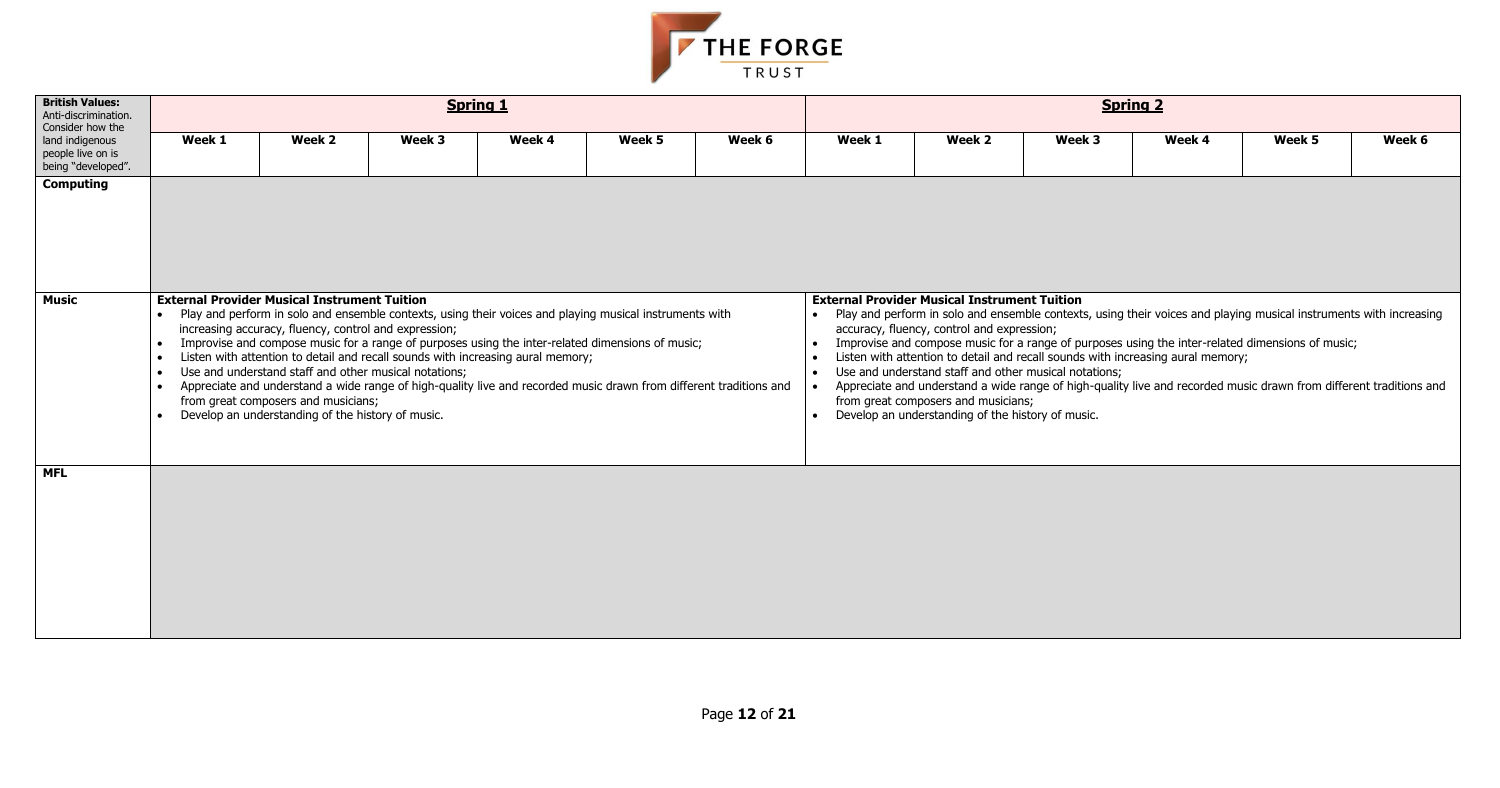

| <b>British Values:</b><br>Democracy. Discuss<br>ideas of fairness and |                                                                                                     |                                                                                                                                                                                                                                                                                                                                                                                                                                                                                                                                                                                                                                                                                                                                                                                                                                                    | <b>Summer 1</b> |        |        | <b>Summer 2</b>                                                                                                                                                                                                                                                                                                                                                                                                                                                                                                                                                                                                                                                                                                                                                                                                                              |                                                                                                                                                                                                                                                                                                                                                                                                                                       |        |        |        |                                                                                                                                                                                                                                                                    |        |  |  |  |
|-----------------------------------------------------------------------|-----------------------------------------------------------------------------------------------------|----------------------------------------------------------------------------------------------------------------------------------------------------------------------------------------------------------------------------------------------------------------------------------------------------------------------------------------------------------------------------------------------------------------------------------------------------------------------------------------------------------------------------------------------------------------------------------------------------------------------------------------------------------------------------------------------------------------------------------------------------------------------------------------------------------------------------------------------------|-----------------|--------|--------|----------------------------------------------------------------------------------------------------------------------------------------------------------------------------------------------------------------------------------------------------------------------------------------------------------------------------------------------------------------------------------------------------------------------------------------------------------------------------------------------------------------------------------------------------------------------------------------------------------------------------------------------------------------------------------------------------------------------------------------------------------------------------------------------------------------------------------------------|---------------------------------------------------------------------------------------------------------------------------------------------------------------------------------------------------------------------------------------------------------------------------------------------------------------------------------------------------------------------------------------------------------------------------------------|--------|--------|--------|--------------------------------------------------------------------------------------------------------------------------------------------------------------------------------------------------------------------------------------------------------------------|--------|--|--|--|
| what being a slave in<br>the Roman Empire<br>meant.                   | Week 1                                                                                              | Week 2                                                                                                                                                                                                                                                                                                                                                                                                                                                                                                                                                                                                                                                                                                                                                                                                                                             | Week 3          | Week 4 | Week 5 | Week 1                                                                                                                                                                                                                                                                                                                                                                                                                                                                                                                                                                                                                                                                                                                                                                                                                                       | Week 2                                                                                                                                                                                                                                                                                                                                                                                                                                | Week 3 | Week 4 | Week 5 | Week 6                                                                                                                                                                                                                                                             | Week 7 |  |  |  |
| <b>Curriculum</b><br>Drivers/<br><b>Enrichment</b>                    |                                                                                                     | Visit the Jewry Wall (Roman Museum/ former Roman Bathhouse)<br><b>Cultural Diversity:</b> The Roman Empire: consider the countries that made up the Roman Empire<br>and the range of nationalities of the Roman Soliders in the British Isles e.g. Syrian, North African,<br>European. Consider how all were part of the Roman Empire. Explore issues of inclusivity and<br>contrast this with the Roman use of slavery. Discuss fairness and what it would like to be a slave<br>and why this is unacceptable in Modern Britain.<br>Aspiration: Archaeologist to speak to the children about the finds they have made in their career.<br>What fascinates them the most? What do they do as part of their role, explore the importance of<br>computing in logging and recording sites and finds. How did they become an archaeologist?            |                 |        |        | Visit to a place of worship to explore rituals/ celebrations associated with a new baby's birth.<br>Cultural Diversity: Explore the importance of this key milestone in all cultures and some of the similarities between different cultural<br>traditions in celebrating this. Discuss how shared celebrations promote inclusion and belonging. Learn about different cultures' approaches to<br>the journey of life e.g. the Hindu circle of life. Begin the understand the importance of sense of meaning and purpose to the human<br>experience.<br>Aspiration: Enrichment Link to Electricity. Consider the work of Thomas Edison in inventing the lightbulb. Consider the values that enabled<br>him to succeed against the backdrop on numerous failures e.g work-ethic. Consider the importance to success of learning from failure. |                                                                                                                                                                                                                                                                                                                                                                                                                                       |        |        |        |                                                                                                                                                                                                                                                                    |        |  |  |  |
| <b>PE</b>                                                             | <b>Real PE</b><br><b>Cog Focus: Applying Physical</b><br>$\bullet$<br><b>Learning Journey</b><br>6. | I can perform a variety of movements and skills with good body tension. I can link actions<br>together so that they flow in running, jumping and throwing activities<br>• I can perform and repeat longer sequences with clear shapes and controlled movement. I<br>can select and apply a range of skills with good control and consistency<br>I can perform a range of skills with some control and consistency. I can perform a<br>sequence of movements with some changes in level, direction or speed<br>Quick off the Mark, Front Curling. Personal Best Challenge<br>Agility, reaction/response. Competitive Challenge<br>Agility, reaction/response. Adapt and Respond<br>Agility, reaction/response. Keep Possession<br>Agility, reaction/response. Competitive Challenge 2<br>Quick off the Mark, Front Curling. Personal Best Challenge |                 |        |        | <b>Real PE</b><br><b>Cog Focus: Health and Fitness</b><br>how hard I am working<br><b>Learning Journey</b><br>2.<br>6.                                                                                                                                                                                                                                                                                                                                                                                                                                                                                                                                                                                                                                                                                                                       | I can say how my body feels before, during and after exercise. I use equipment appropriately and move and land safely<br>Tunnels, Balance Transfer. Personal Best Challenge<br>Agility, ball chasing. Timing Through Collaboration<br>Agility, ball chasing. Team Strategy Challenges<br>Agility, ball chasing. Develop Sequences<br>Agility, ball chasing. Oversee Competition<br>Tunnels, Balance Transfer. Personal Best Challenge |        |        |        | I can describe the basic fitness components and explain how often and how long I should exercise to be healthy. I can record and monitor<br>I can describe how and why my body feels during and after exercise. I can explain why we need to warm up and cool down |        |  |  |  |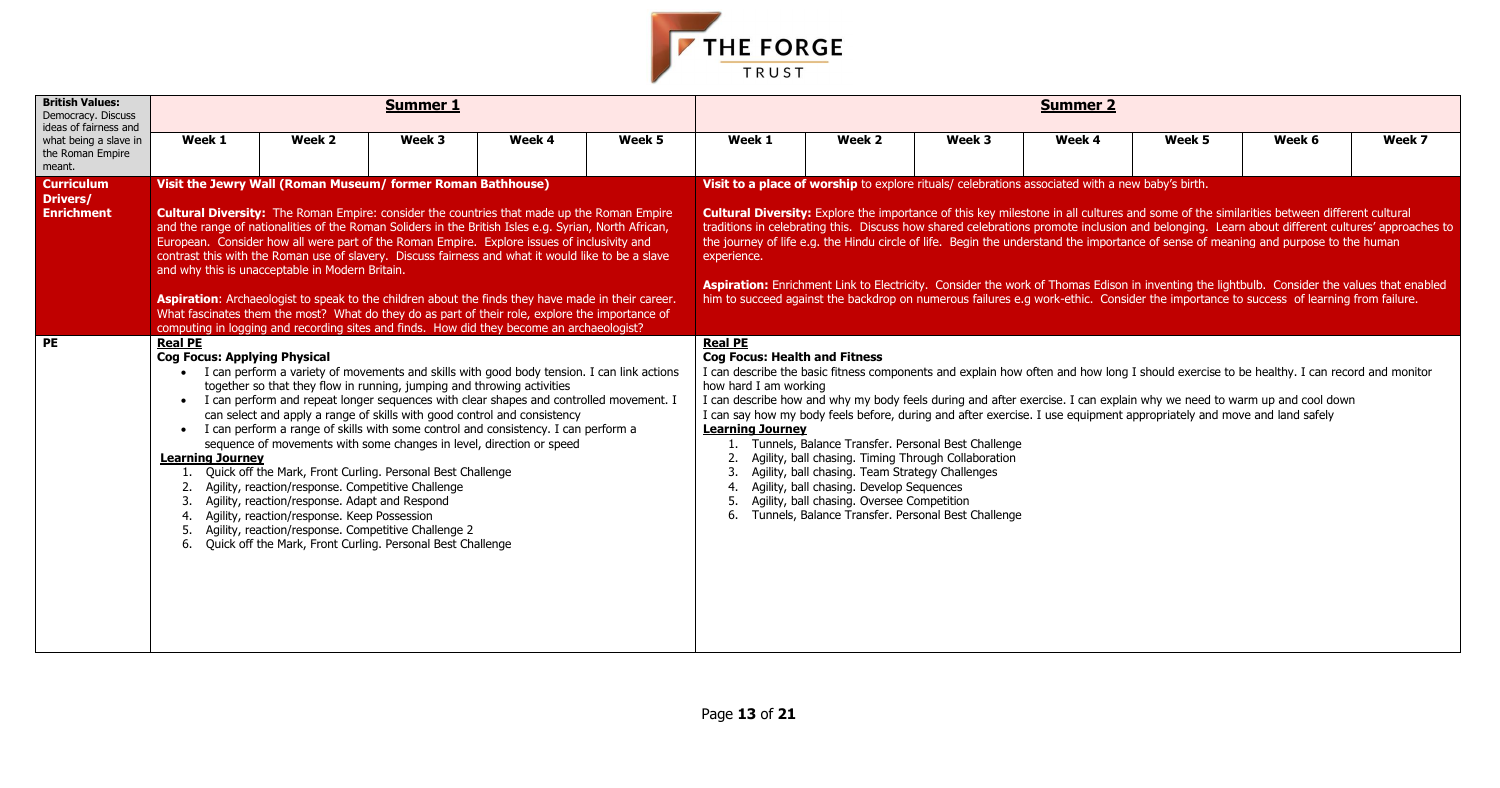

| <b>British Values:</b><br><b>Tolerance Explore</b><br>different ideas of |                                                               |                                                                                                   | <b>Summer 1</b>                                                                                                |        |        | <b>Summer 2</b>                                                      |                                                                                                                                                                                                                                                                                                                                                                                                                                                                  |        |                                                                                      |                                                                                                                                                        |                                                                                                                                                                                                                                                                                                                                                                                                                                                                                                                                                                                                                                                                                                                                  |        |  |  |  |
|--------------------------------------------------------------------------|---------------------------------------------------------------|---------------------------------------------------------------------------------------------------|----------------------------------------------------------------------------------------------------------------|--------|--------|----------------------------------------------------------------------|------------------------------------------------------------------------------------------------------------------------------------------------------------------------------------------------------------------------------------------------------------------------------------------------------------------------------------------------------------------------------------------------------------------------------------------------------------------|--------|--------------------------------------------------------------------------------------|--------------------------------------------------------------------------------------------------------------------------------------------------------|----------------------------------------------------------------------------------------------------------------------------------------------------------------------------------------------------------------------------------------------------------------------------------------------------------------------------------------------------------------------------------------------------------------------------------------------------------------------------------------------------------------------------------------------------------------------------------------------------------------------------------------------------------------------------------------------------------------------------------|--------|--|--|--|
| belonging to a faith<br>community.                                       | Week 1                                                        | Week 2                                                                                            | Week 3                                                                                                         | Week 4 | Week 5 | Week 1                                                               | Week 2                                                                                                                                                                                                                                                                                                                                                                                                                                                           | Week 3 | Week 4                                                                               | Week 5                                                                                                                                                 | Week 6                                                                                                                                                                                                                                                                                                                                                                                                                                                                                                                                                                                                                                                                                                                           | Week 7 |  |  |  |
| <b>Science</b>                                                           | <b>States of Matter</b><br><b>Learning Journey</b><br>4<br>5. | Observe the rate of evaporation in puddles<br>Investigate dissolving<br>Explain how crystals form | Illustrate the water cycle in a rainforest environment<br>Investigate the temperature at which chocolate melts |        |        | <b>Electricity</b><br><b>Learning Journey</b><br>2.<br>3<br>6.<br>7. | Identify common appliances that run on electricity<br>Explain the dangers of electricity<br>Construct simple circuits<br>Recognise that a switch opens and closes a circuit<br>Recognise some common conductors and insulators<br>Construct a circuit with a switch, light and a buzzer<br>Identify problems with circuits                                                                                                                                       |        |                                                                                      |                                                                                                                                                        |                                                                                                                                                                                                                                                                                                                                                                                                                                                                                                                                                                                                                                                                                                                                  |        |  |  |  |
| Art                                                                      |                                                               |                                                                                                   |                                                                                                                |        |        | recording their experiences;<br><b>Subject content:</b>              | Mosaics (use techniques inspired by Roman Mosaics to<br>represent the the Hindu Wheel- linked to journeys).<br>Produce creative work, exploring their ideas and<br>Become proficient in drawing, painting, sculpture and<br>other art, craft and design techniques;<br>Evaluate and analyse creative works using the<br>language of art, craft and design;<br>• To create sketch books to record their observations<br>and use them to review and revisit ideas. |        | Pink and Blue i i<br>Aims:<br>experiences:<br>and design;<br><b>Subject content:</b> | and design techniques;<br>review and revisit ideas;<br>example, pencil, charcoal, paint, clay];<br>Great artists, architects and designers in history. | Art inspired by Music (options include using the work of Kandinsky e.g.<br>composition 8, inspired by Wagner's lohengrin and Georgia O' Keeffe's Music<br>Produce creative work, exploring their ideas and recording their<br>Become proficient in drawing, painting, sculpture and other art, craft<br>Evaluate and analyse creative works using the language of art, craft<br>Know about great artists, craft makers and designers, and understand<br>the historical and cultural development of their art forms;<br>To create sketch books to record their observations and use them to<br>To improve their mastery of art and design techniques, including<br>drawing, painting and sculpture with a range of materials [for |        |  |  |  |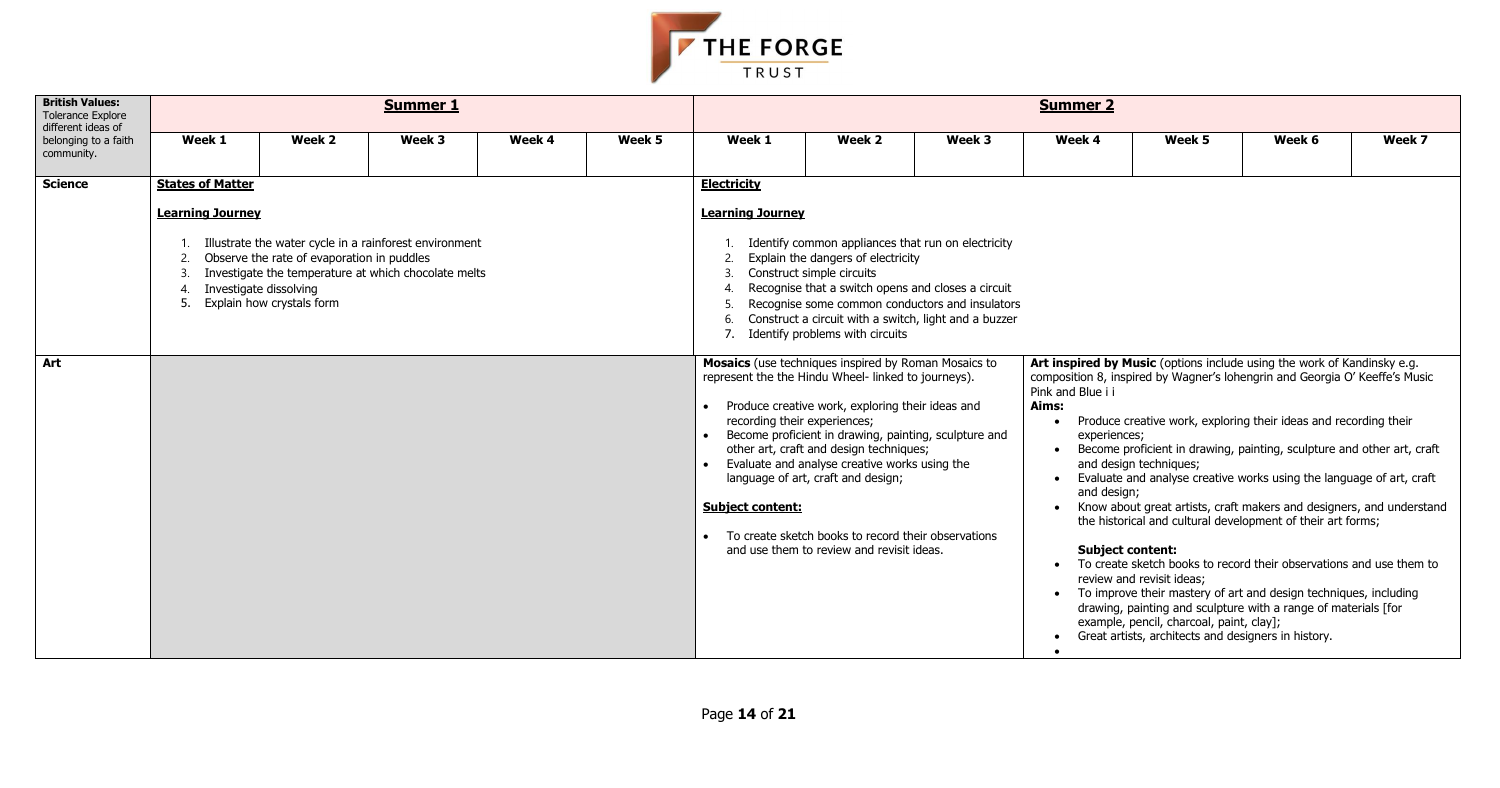

| <b>British Values:</b><br>Democracy.<br>Consider Boudicca's |                                                                                                                                                                                                                                                     |                                                                                                                                                                                                                                                                                                                                                                                                                                                                                                                                                                                                                                                                                                                                                                                                                                                                                                                                                                                                                                                                                                                      | <b>Summer 1</b> |        |        | <b>Summer 2</b> |        |        |        |        |        |        |  |  |  |
|-------------------------------------------------------------|-----------------------------------------------------------------------------------------------------------------------------------------------------------------------------------------------------------------------------------------------------|----------------------------------------------------------------------------------------------------------------------------------------------------------------------------------------------------------------------------------------------------------------------------------------------------------------------------------------------------------------------------------------------------------------------------------------------------------------------------------------------------------------------------------------------------------------------------------------------------------------------------------------------------------------------------------------------------------------------------------------------------------------------------------------------------------------------------------------------------------------------------------------------------------------------------------------------------------------------------------------------------------------------------------------------------------------------------------------------------------------------|-----------------|--------|--------|-----------------|--------|--------|--------|--------|--------|--------|--|--|--|
| war against the<br>Romans. Why did<br>the Iceni rebel?      | Week 1                                                                                                                                                                                                                                              | Week 2                                                                                                                                                                                                                                                                                                                                                                                                                                                                                                                                                                                                                                                                                                                                                                                                                                                                                                                                                                                                                                                                                                               | Week 3          | Week 4 | Week 5 | Week 1          | Week 2 | Week 3 | Week 4 | Week 5 | Week 6 | Week 7 |  |  |  |
| DT                                                          |                                                                                                                                                                                                                                                     | Design Make and Evaluate a Roman Onager (catapult)                                                                                                                                                                                                                                                                                                                                                                                                                                                                                                                                                                                                                                                                                                                                                                                                                                                                                                                                                                                                                                                                   |                 |        |        |                 |        |        |        |        |        |        |  |  |  |
|                                                             | <b>Design</b><br>products that are<br>cross-sectional and<br><b>Make</b><br>cutting, shaping,<br>joining and finishing], accurately;<br>textiles and<br><b>Evaluate</b><br>to improve their<br>Work;<br><b>Technical knowledge</b><br>and linkages] | Use research and develop design criteria to inform the design of innovative, functional, appealing<br>fit for purpose, aimed at particular individuals or groups;<br>Generate, develop, model and communicate their ideas through discussion, annotated sketches,<br>exploded diagrams, prototypes, pattern pieces and computer-aided design.<br>Select from and use a wider range of tools and equipment to perform practical tasks [for example,<br>Select from and use a wider range of materials and components, including construction materials,<br>ingredients, according to their functional properties and aesthetic qualities.<br>Investigate and analyse a range of existing products;<br>Evaluate their ideas and products against their own design criteria and consider the views of others<br>Understand how key events and individuals in design and technology have helped shape the world.<br>Apply their understanding of how to strengthen, stiffen and reinforce more complex structures;<br>Understand and use mechanical systems in their products [for example, gears, pulleys, cams, levers |                 |        |        |                 |        |        |        |        |        |        |  |  |  |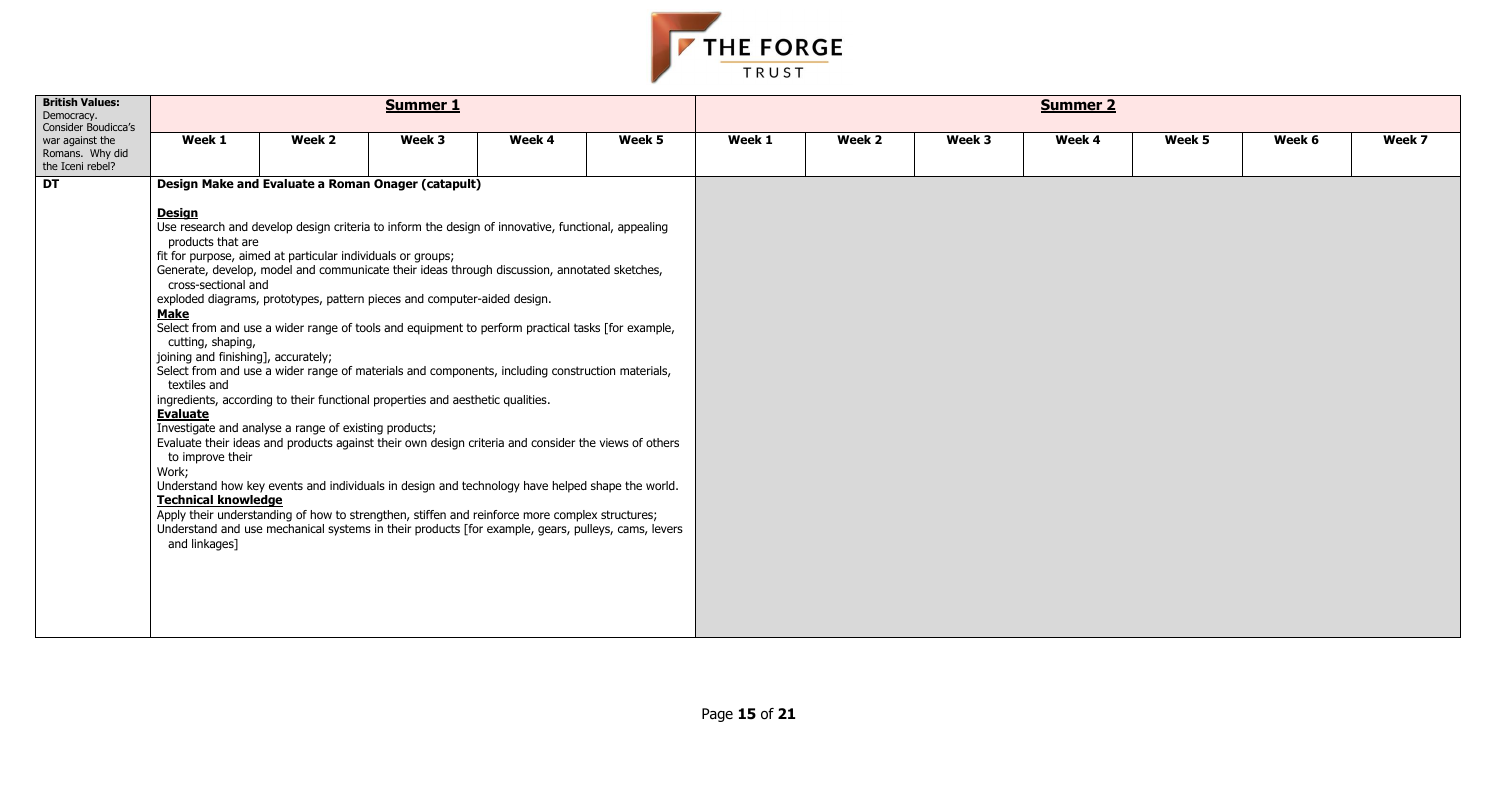

| <b>British Values:</b><br>Tolerance. Discuss<br>how different faiths                          |                                                                                               | <b>Summer 1</b><br><b>Summer 2</b>                                                                                                                                                             |        |                                                                   |                                                                                                                                                                                                                                                                                   |        |                                                                            |                                                                                                                                                                                                                                                      |                                                       |                                                       |                                                                                                                                                                            |        |  |  |  |
|-----------------------------------------------------------------------------------------------|-----------------------------------------------------------------------------------------------|------------------------------------------------------------------------------------------------------------------------------------------------------------------------------------------------|--------|-------------------------------------------------------------------|-----------------------------------------------------------------------------------------------------------------------------------------------------------------------------------------------------------------------------------------------------------------------------------|--------|----------------------------------------------------------------------------|------------------------------------------------------------------------------------------------------------------------------------------------------------------------------------------------------------------------------------------------------|-------------------------------------------------------|-------------------------------------------------------|----------------------------------------------------------------------------------------------------------------------------------------------------------------------------|--------|--|--|--|
| and people of no<br>faith experience key<br>moments in life such<br>as birth and<br>marriage. | Week 1                                                                                        | Week 2                                                                                                                                                                                         | Week 3 | Week 4                                                            | Week 5                                                                                                                                                                                                                                                                            | Week 1 | Week 2                                                                     | Week 3                                                                                                                                                                                                                                               | Week 4                                                | Week 5                                                | Week 6                                                                                                                                                                     | Week 7 |  |  |  |
| <b>History</b>                                                                                | The Roman Empire and its impact on Britain<br><b>Learning Journey</b><br><b>Britain</b><br>5. | 3. Explain why the Britons rebelled against the<br>Romans and why they were not successful<br>4. Describe some of the impacts of Roman Rule on<br>Describe how Roman beliefs changed over time |        |                                                                   |                                                                                                                                                                                                                                                                                   |        |                                                                            |                                                                                                                                                                                                                                                      | Spiritual expression: Christianity, music and         |                                                       |                                                                                                                                                                            |        |  |  |  |
| RE                                                                                            |                                                                                               |                                                                                                                                                                                                |        | The Journey of Life and Death<br><b>Learning Journey</b><br>ideas | 1. Describe how a child is welcomed and supported<br>into being a member of the Christian Church<br>2. Describe a Hindu wedding ceremony and explain<br>some of the symbolism<br>3. Give examples of what Christians and Hindus<br>believe happens after death and express my own |        |                                                                            |                                                                                                                                                                                                                                                      |                                                       | worship: what can we learn<br><b>Learning Journey</b> | 1. Describe the impact and effect of music in a<br>Christian place of worship<br>2. Respond creatively to different religious music and<br>describe the impact it can have |        |  |  |  |
| Geography                                                                                     |                                                                                               |                                                                                                                                                                                                |        |                                                                   |                                                                                                                                                                                                                                                                                   |        | <b>Investigate the Local Area</b><br><b>Learning Journey</b><br>comes from | 1. Describe the location of the School Community in<br>relation to the wider world<br>2. Produce a map of the school with a key and<br>labelled grid squares<br>4. Plan a route from a port to the local supermarket<br>(air or seaport) using roads | 3. Investigate where food you can buy in the locality |                                                       |                                                                                                                                                                            |        |  |  |  |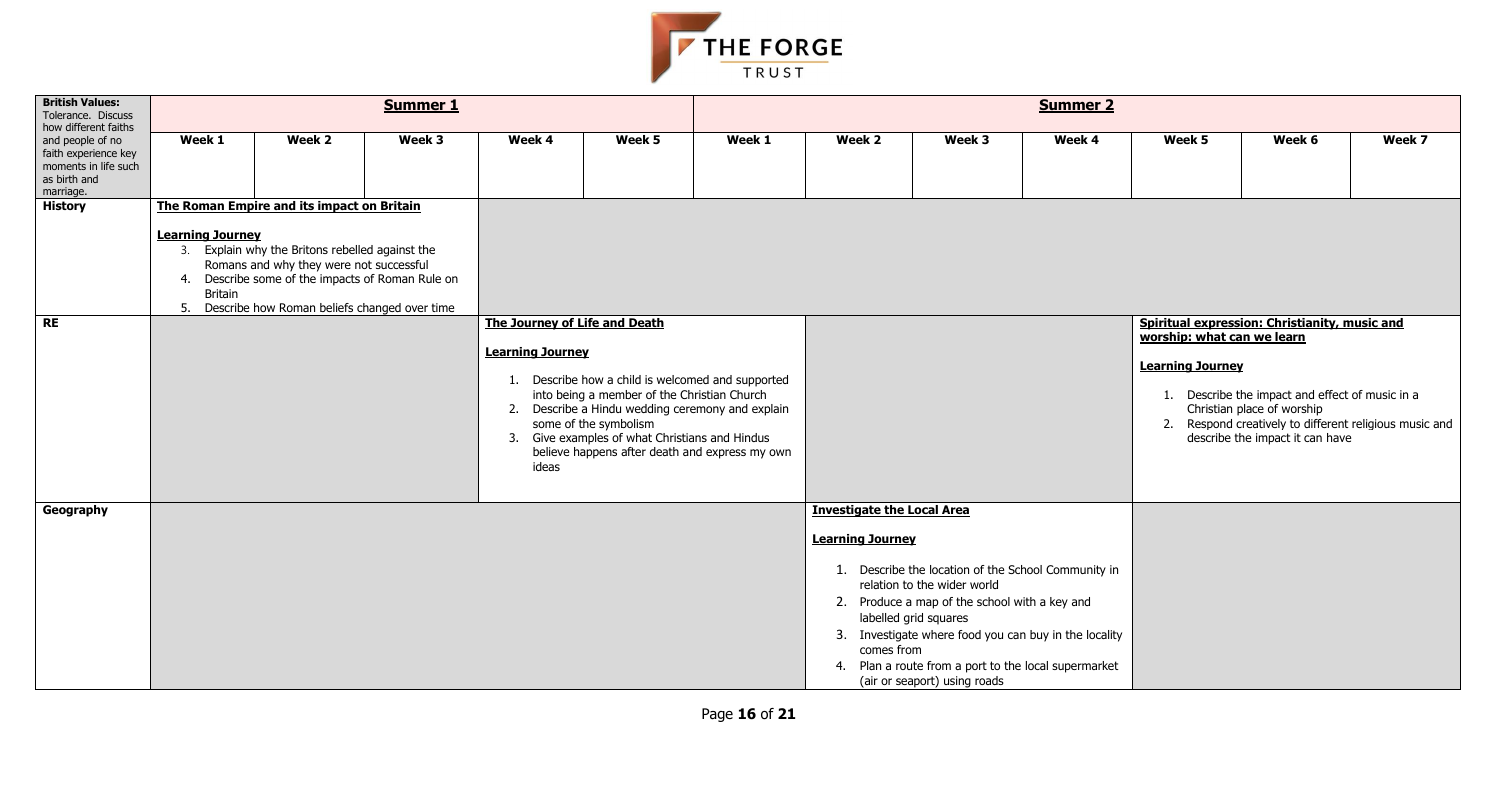

| <b>British Values:</b><br>Tolerance. Explore                                 |                                                                          |                                                                                                                                                                                                                                                                                                                                                                                                                                                                                                                                                                    | <b>Summer 1</b> |        |        | <b>Summer 2</b>                               |                                                                                                                                                                                                                                                                                         |        |                                                              |                                                                                                                                                                                                                                                                                                                                                                                                             |                                                                                                                            |                                                                                                                                                                                       |  |
|------------------------------------------------------------------------------|--------------------------------------------------------------------------|--------------------------------------------------------------------------------------------------------------------------------------------------------------------------------------------------------------------------------------------------------------------------------------------------------------------------------------------------------------------------------------------------------------------------------------------------------------------------------------------------------------------------------------------------------------------|-----------------|--------|--------|-----------------------------------------------|-----------------------------------------------------------------------------------------------------------------------------------------------------------------------------------------------------------------------------------------------------------------------------------------|--------|--------------------------------------------------------------|-------------------------------------------------------------------------------------------------------------------------------------------------------------------------------------------------------------------------------------------------------------------------------------------------------------------------------------------------------------------------------------------------------------|----------------------------------------------------------------------------------------------------------------------------|---------------------------------------------------------------------------------------------------------------------------------------------------------------------------------------|--|
| why it is important to                                                       |                                                                          |                                                                                                                                                                                                                                                                                                                                                                                                                                                                                                                                                                    |                 |        |        |                                               |                                                                                                                                                                                                                                                                                         |        |                                                              |                                                                                                                                                                                                                                                                                                                                                                                                             |                                                                                                                            |                                                                                                                                                                                       |  |
| follow the rules and<br>expectations when<br>visiting a place of<br>worship. | Week 1                                                                   | Week 2                                                                                                                                                                                                                                                                                                                                                                                                                                                                                                                                                             | Week 3          | Week 4 | Week 5 | Week 1                                        | Week 2                                                                                                                                                                                                                                                                                  | Week 3 | Week 4                                                       | Week 5                                                                                                                                                                                                                                                                                                                                                                                                      | Week 6                                                                                                                     | Week 7                                                                                                                                                                                |  |
| <b>MFL</b>                                                                   | <b>The Body</b>                                                          |                                                                                                                                                                                                                                                                                                                                                                                                                                                                                                                                                                    |                 |        |        |                                               |                                                                                                                                                                                                                                                                                         |        |                                                              |                                                                                                                                                                                                                                                                                                                                                                                                             |                                                                                                                            |                                                                                                                                                                                       |  |
|                                                                              | $\bullet$<br>words;<br>clarification and help;<br>$\bullet$<br>$\bullet$ | Listen attentively to spoken language and show understanding by joining in and responding;<br>Explore the patterns and sounds of language through songs and rhymes and link the spelling, sound and meaning of<br>Engage in conversations; ask and answer questions; express opinions and respond to those of others; seek<br>Speak in sentences, using familiar vocabulary, phrases and basic language structures;<br>Read carefully and show understanding of words, phrases and simple writing;<br>Appreciate stories, songs, poems and rhymes in the language. |                 |        |        |                                               |                                                                                                                                                                                                                                                                                         |        |                                                              |                                                                                                                                                                                                                                                                                                                                                                                                             |                                                                                                                            |                                                                                                                                                                                       |  |
| <b>Computing</b>                                                             |                                                                          |                                                                                                                                                                                                                                                                                                                                                                                                                                                                                                                                                                    |                 |        |        | 4.5 Logo<br>4.3 Spreadsheets<br>4.6 Animation |                                                                                                                                                                                                                                                                                         |        |                                                              |                                                                                                                                                                                                                                                                                                                                                                                                             |                                                                                                                            |                                                                                                                                                                                       |  |
|                                                                              |                                                                          |                                                                                                                                                                                                                                                                                                                                                                                                                                                                                                                                                                    |                 |        |        | information                                   | Select, use and combine a variety of software<br>(including internet services) on a range of<br>digital devices to design and create a range<br>of programs, systems and content that<br>accomplish given goals, including collecting,<br>analysing, evaluating and presenting data and |        | physical systems; solve<br>output;<br>algorithms work and to | Design, write and debug<br>programs that accomplish<br>specific goals, including<br>controlling or simulating<br>problems by decomposing<br>them into smaller parts;<br>Use sequence, selection,<br>and repetition in programs;<br>work with variables and<br>various forms of input and<br>Use logical reasoning to<br>explain how some simple<br>detect and correct errors in<br>algorithms and programs. | variety of software<br>to design and create a<br>given goals, including<br>collecting, analysing,<br>data and information. | Select, use and combine a<br>(including internet services)<br>on a range of digital devices<br>range of programs, systems<br>and content that accomplish<br>evaluating and presenting |  |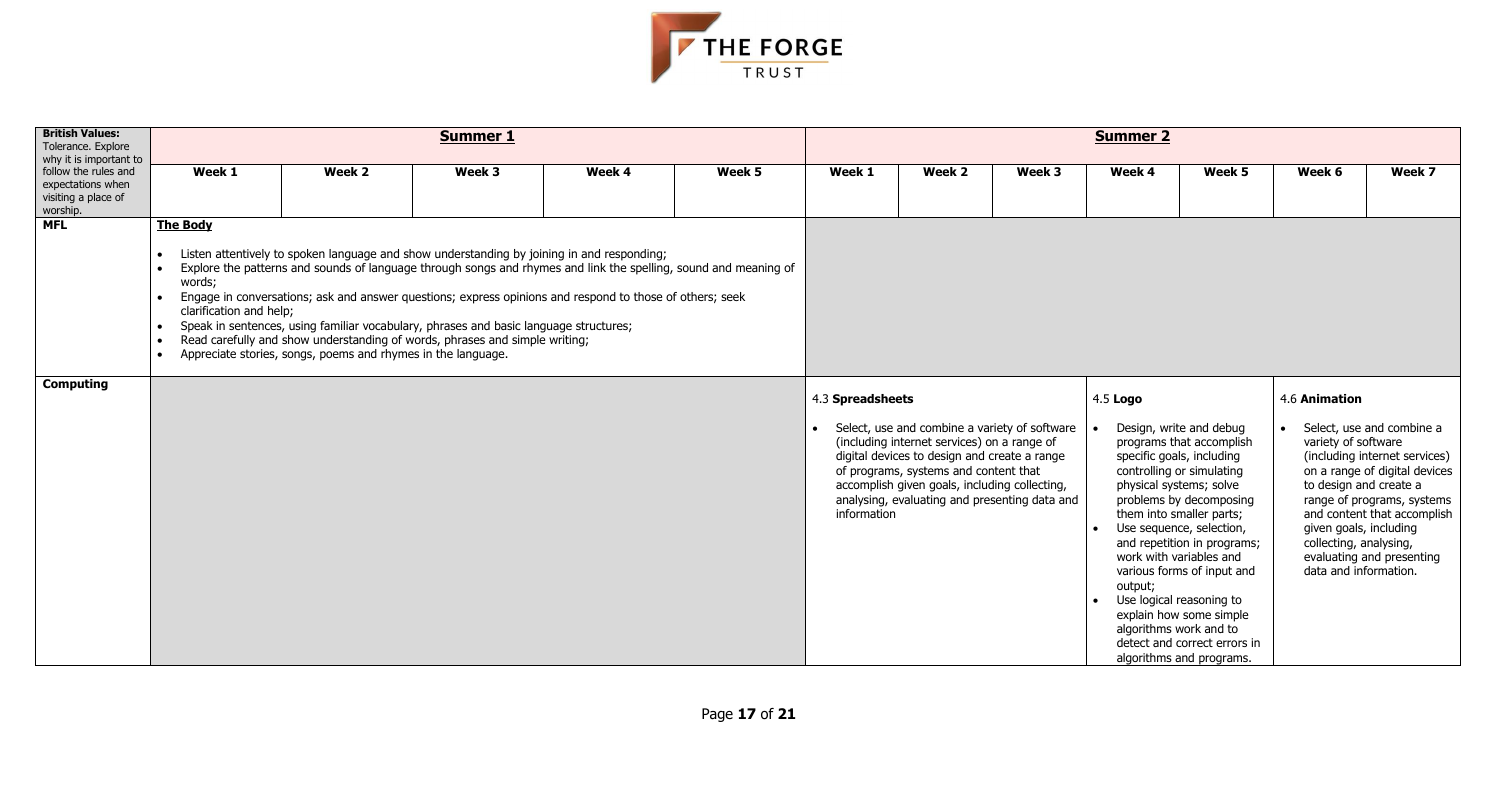Page **18** of **21**



### **Additional Commentary**

#### **Our Ambition: To be the highest performing MAT in the country Our Mission: To improve the communities we serve for the better**

## **Vision:**

Challenging educational orthodoxies so that every child makes good progress in core subjects; all teachers are committed to personal improvement and fulfil their responsibilities; all children receive a broad and balanced curriculum; all academies strive to be outstanding.

# **A. Curriculum Design**

Rigour in planning and delivery, including excellent modelling, demonstrations and clarity is a pre-requisite for implementing curriculum design.

"Teachers teach techniques and a technique becomes a skill when it is applied independently"

Out of the three main designs for curriculum (knowledge, knowledge-engaged and skills-led), all subjects in our curriculum are knowledge-engaged. Knowledge engaged means knowledge is taught with a view to children applying this knowledge through thoughts, physical skills or actions. For example, in writing or problem solving. Reference can be made to Bloom's Taxonomy.

## **B. The 'golden threads' in our curriculum are as follows:**

- 1. Standards: pupil achievement in reading, writing, speaking & listening and maths (especially important in white working-class areas for children to go on and achieve);
- 2. Aspirations (typically white working class children lack aspiration for many reasons, and can often lack knowledge about 'pathways');
- 3. Cultural diversity and preparing children for 'Modern Britain'.

# **See top of Curriculum Map for each term for Aspiration and Cultural Diversity threads. For Standards, See Long-Term Planner.**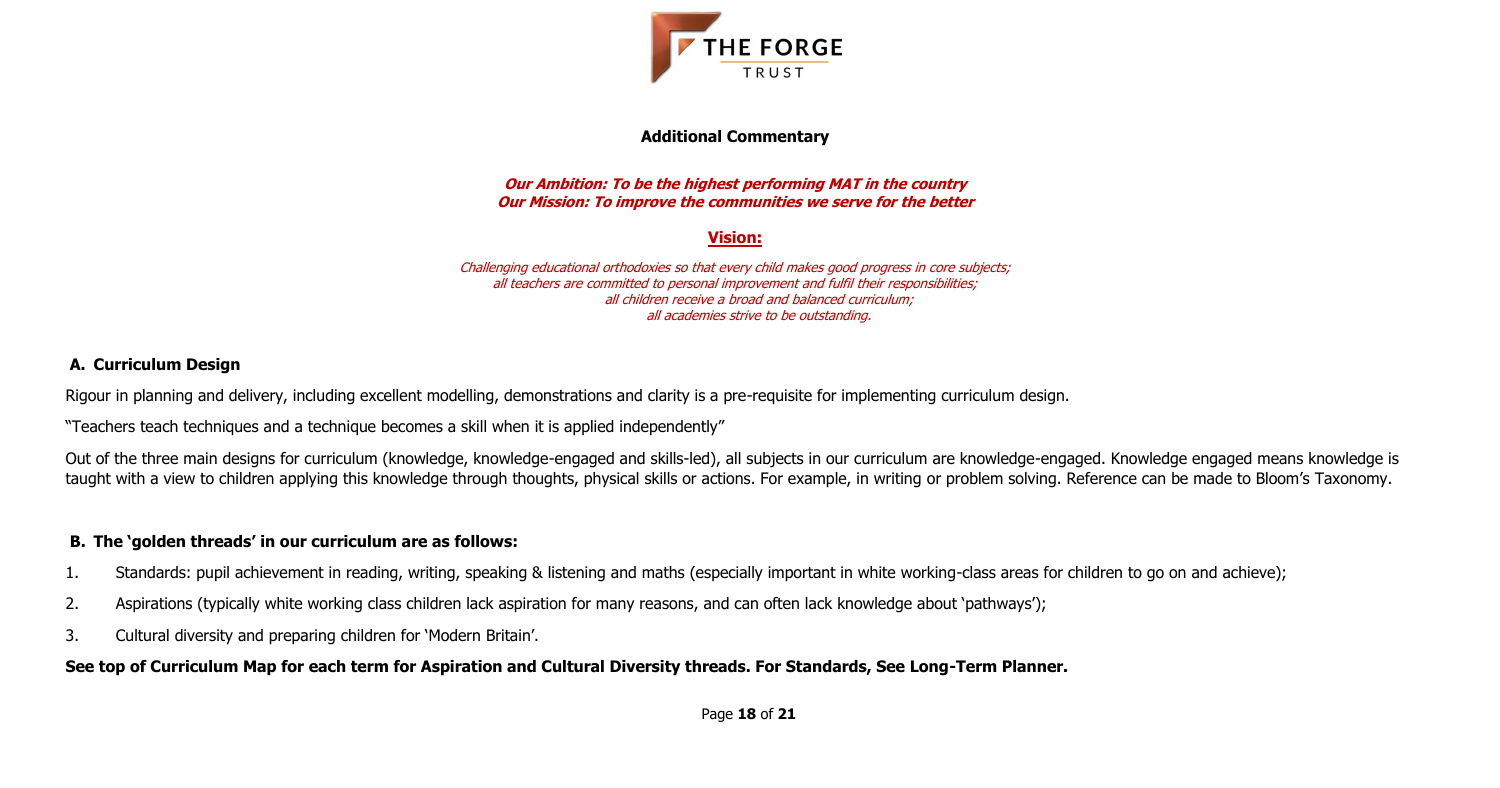



#### **The Three 'I's of Curriculum**

**INTENT :** The 'top level' view of the curriculum. It is 'what is on offer'.

#### **Key Question:** Why are children taught what they are in Forge schools?

Answer: The Executive Senior Leadership Team of the trust believe strongly that all schools should follow the National Curriculum Framework 2013. Approximately 80% of the content is standardised in every year group, with 2 context of the school.

#### **Key Question**: Why were the curriculum decisions made?

Answer: Our catchment areas are predominantly White British, many of them serving areas of deprivation and challenge. As a result, we must equip children with the necessary basic skills in Mathematics, English and Science areas gives children 'currency' to go on and access higher qualifications and courses when they leave primary school. Therefore, standards are a golden thread in the curriculum that will give children the necessary cultura children for life in modern Britain by making sure they are taught about different cultures and faiths. We aim for our children to be tolerant and understanding of people who appear to be 'different'; consequently cultural agenda is very important given the nature of our catchments, therefore aspiration is another golden thread thoughout our curriculum. Linked closely to aspiration is our speaking and listening curriculum, that prepares chil speaking skills; listening skills; awareness of audience and non-verbal communication.

Stage 2: Medium Term Planning Support & Year Group Connections-This document builds on the content taught in previous years. It includes learning objectives, success criteria and phases of lessons for each topic. It is a w teachers in each school to access so that standards in the subject can be measured and checked. Each topic has an A4 Learning Journey and Assessment Concept Pyramid. The CEO, Deputy CEO and Consultant Principal (ESLT) prep network leaders to finalise the documentation ready for September 2020. This ensured standardisation of approach in each school and ensured assessment is mirrored in each school.

We have Learning Journeys in place and we use Concept Pyramids to assess in science, history, geography and RE. Concept Pyramids include the key concepts and vocabulary covered in a topic and these form the basis for asses completing pre and end-tests in books, and teachers can then measure progress at the end of the topic. Learning Journeys give an overview of the coverage highlighted in Stage 2 planning (Medium Term Planning Support and Ye beginning of every lesson. A 'reflection box' is a feature of all Learning Journeys where children can reflect on what they have learnt and what they still need help with understanding. Teachers should use this information

#### **Key Question:** Who made the curriculum decisions?

**Answer:** The curriculum in place is 'layered', with 7 stages to the planning process at The Forge Trust. Below is a description of each planning stage as well as key personnel who contributed at the various stages:

#### **Stage 1**: **Curriculum Map**

Curriculum maps are in place for all Year Groups showing National Curriculum references for all subjects as well as coverage (local Curriculum/context 20% and National Curriculum 80% trust standardised). They also highligh aspiration. The Executive Senior Leadership Team prepared this stage: the CEO, Deputy CEO, Consultant Principal and Principals. A high degree of control and expertise was imperative at this stage to ensure the highest qual

Stage 3: Short-Term planning (which includes individual lesson plans). Class teachers are fully responsible for their own planning, even where planning is shared between the teachers in a year group. They should use the me ensure that they differentiate three ways in lessons (LA/MA/HA) so that all children are appropriately challenged.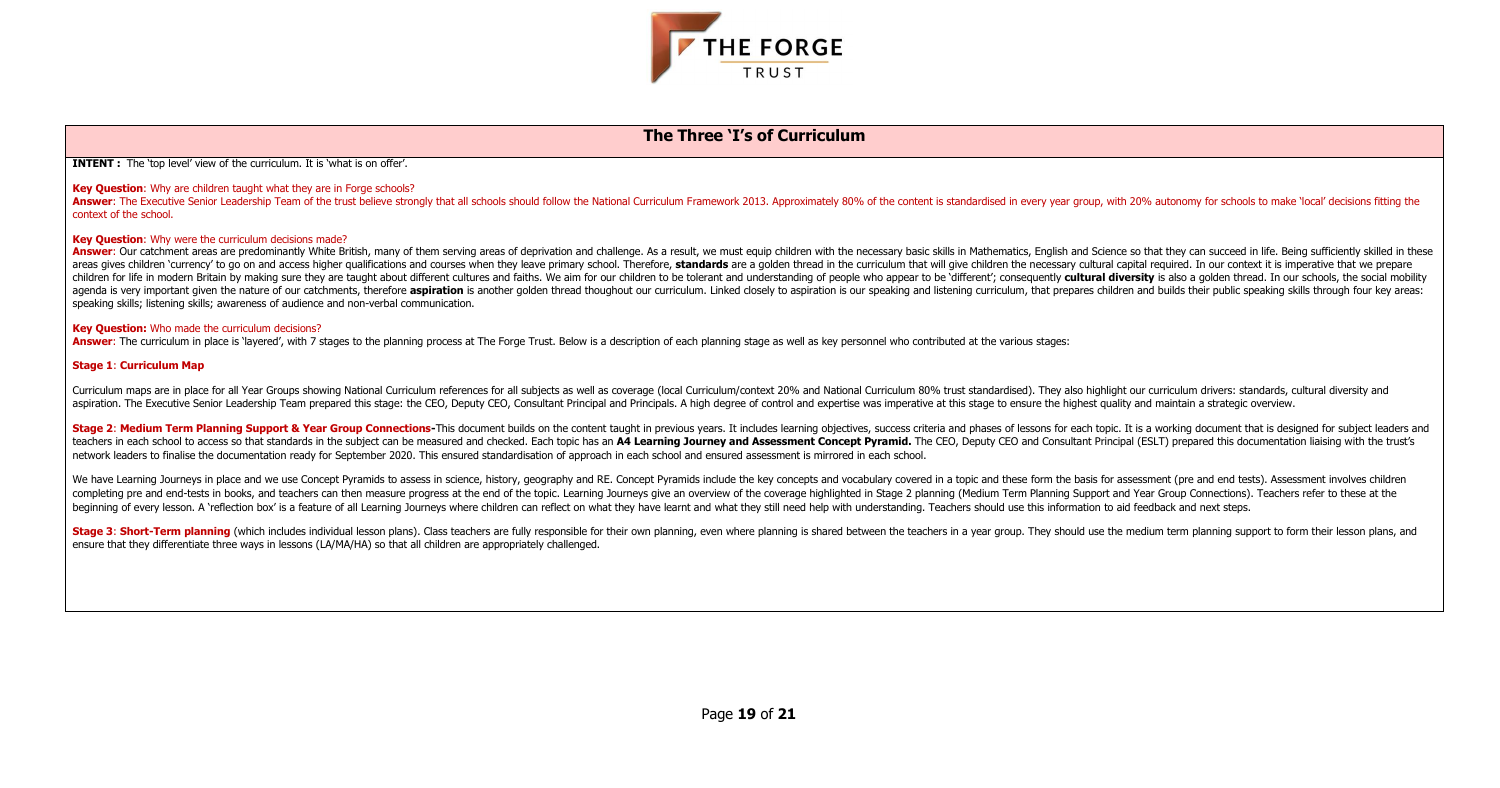

### **IMPLEMENTATION: 'Curriculum is WHAT is taught not HOW' (Ofsted 2018)**

WHAT: In core subjects, topics are taught in a systematic way to build on previous learning and ensure maximum understanding. Key vocabulary is highlighted and children have opportunities to use and apply their learning in every lesson. In subjects such as Science, History, Geography and RE, topics have a concept wall containing key vocabulary linked to the topic. These concept walls form the basis of assessment criteria, but more importantly guide a meaningful learning journey where lessons are sequenced in a progressive way.

**Process:** 1. Teachers plan coverage of a topic listing key vocabulary and concepts on a wall. 2. The concept wall is used as a basis for pre-testing children to assess their knowledge at the start of a topic. 3. Children fill in their empty pyramid with three levels of words and concepts: level 1-words and concepts they already know; level 2-words and concepts they are familiar with but don't have a deep understanding of; level 3-words and concepts that they have no knowledge about at all. 4. The sequence of lessons on the learning journey (scheme of work) with explicit reference to the learning journey at each stage. 5. Reflections on what children have learnt and what they still find difficult are filled in on learning journeys, and an end-test relating to the concept wall is taken. Learning and progress can be measured against the pre-test.

HOW: Individual lessons have learning objectives and success criteria, and the trust's teaching and learning toolkit highlights the areas of the learning cycle that should be evident in a lesson. The toolkit also links to 'pedagogy' that teachers should employ in lessons.

Outcomes are assessed in reading, writing, maths and SPaG at a minimum of three assessment points per year (termly) so that we can accurately track each child. Where year groups are causing a concern, Principals can opt to assess half-termly. We have an exam based system, in line with the accountability system in place nationally. If children can answer questions that represent the taught curriculum in each year group correctly on an exam paper, then we believe that this proves impact. After all, exams are a part of life and provide children with the currency that children need to be succeed. However, although exam papers are only a 'tool' to measure in core subjects, they are not the only measure. We believe in high quality teacher assessment to back up summative judgements. These are linked to ARE grids (age related expectations) in each year group. High quality, ongoing formative assessment happens daily through marking and feedback. Work scrutiny will also show impact and learning.

#### **IMPACT**

## **Ofsted's definition of Curriculum**

INTENT: 'A framework for setting out the aims of a programme of education, including the knowledge and understanding to be gained at each stage'.

IMPLEMENTATION: '…for translating that framework over time into a structure and narrative, with an institutional context'.

IMPACT: '…and for evaluating what knowledge and understanding pupils have gained against expectation'